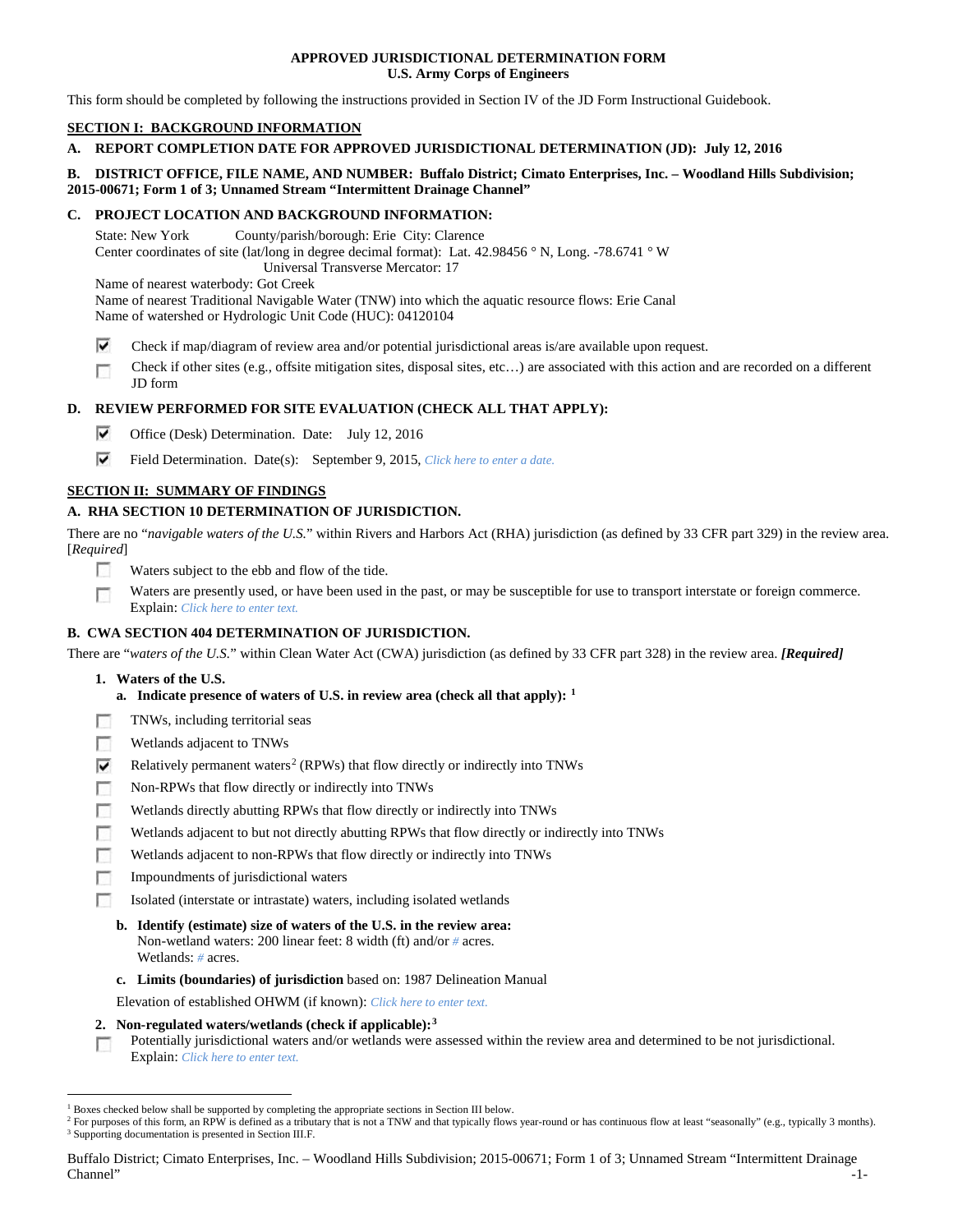### **SECTION III: CWA ANALYSIS**

**2. Wetland adjacent to TNW**

### **A. TNWs AND WETLANDS ADJACENT TO TNWs**

**The agencies will assert jurisdiction over TNWs and wetlands adjacent to TNWs. If the aquatic resource is a TNW, complete Section III.A.1 and Section III.D.1. only; if the aquatic resource is a wetland adjacent to a TNW, complete Sections III.A.1 and 2 and Section III.D.1.; otherwise, see Section III.B below**.

- **1. TNW**  Identify TNW: *Click here to enter text.*
	- Summarize rationale supporting determination: *Click here to enter text.*
	- Summarize rationale supporting conclusion that wetland is "adjacent": *Click here to enter text.*

### **B. CHARACTERISTICS OF TRIBUTARY (THAT IS NOT A TNW) AND ITS ADJACENT WETLANDS (IF ANY):**

**This section summarizes information regarding characteristics of the tributary and its adjacent wetlands, if any, and it helps determine whether or not the standards for jurisdiction established under Rapanos have been met.** 

**The agencies will assert jurisdiction over non-navigable tributaries of TNWs where the tributaries are "relatively permanent waters" (RPWs), i.e. tributaries that typically flow year-round or have continuous flow at least seasonally (e.g., typically 3 months). A wetland that directly abuts an RPW is also jurisdictional. If the aquatic resource is not a TNW, but has year-round (perennial) flow, skip to Section III.D.2. If the aquatic resource is a wetland directly abutting a tributary with perennial flow, skip to Section III.D.4.**

**A wetland that is adjacent to but that does not directly abut an RPW requires a significant nexus evaluation. Corps districts and EPA regions will include in the record any available information that documents the existence of a significant nexus between a relatively permanent tributary that is not perennial (and its adjacent wetlands if any) and a traditional navigable water, even though a significant nexus finding is not required as a matter of law.**

**If the waterbody[4](#page-1-0) is not an RPW, or a wetland directly abutting an RPW, a JD will require additional data to determine if the waterbody has a significant nexus with a TNW. If the tributary has adjacent wetlands, the significant nexus evaluation must consider the tributary in combination with all of its adjacent wetlands. This significant nexus evaluation that combines, for analytical purposes, the tributary and all of its adjacent wetlands is used whether the review area identified in the JD request is the tributary, or its adjacent wetlands, or both. If the JD covers a tributary with adjacent wetlands, complete Section III.B.1 for the tributary, Section III.B.2 for any onsite wetlands, and Section III.B.3 for all wetlands adjacent to that tributary, both onsite and offsite. The determination whether a significant nexus exists is determined in Section III.C below.**

**1. Characteristics of non-TNWs that flow directly or indirectly into TNW**

**(i) General Area Conditions:**

Watershed size: *# Choose an item.* Drainage area: 7.54 square miles

Average annual rainfall: 40.55 inches Average annual snowfall: 96.3 inches

#### **(ii) Physical Characteristics:**

- (a) Relationship with TNW:
	- Tributary flows directly into TNW.
	- $\triangledown$  Tributary flows through 2 tributaries before entering TNW.

Project waters are 5-10 river miles from TNW. Project waters are *Choose an item.* river miles from RPW. Project waters are 5-10 aerial (straight) miles from TNW. Project waters are *Choose an item.* aerial (straight) miles from RPW. Project waters cross or serve as state boundaries. Explain: *Click here to enter text.*

Identify flow route to TNW[5:](#page-1-1) Unnamed Tributary "Intermittent Drainage Channel" to Got Creek to Ransom Creek to Erie Canal

Tributary stream order, if known: First Order

(b) General Tributary Characteristics (check all that apply):

**Tributary** is: **▼** Natural

- Artificial (man-made). Explain: *Click here to enter text.*
- Manipulated (man-altered). Explain: *Click here to enter text.*

Buffalo District; Cimato Enterprises, Inc. – Woodland Hills Subdivision; 2015-00671; Form 1 of 3; Unnamed Stream "Intermittent Drainage  $\blacksquare$  -2- $\blacksquare$  -2- $\blacksquare$ 

<span id="page-1-0"></span><sup>&</sup>lt;sup>4</sup> Note that the Instructional Guidebook contains additional information regarding swales, ditches, washes, and erosional features generally and in the arid West.

<span id="page-1-1"></span><sup>5</sup> Flow route can be described by identifying, e.g., tributary a, which flows through the review area, to flow into tributary b, which then flows into TNW.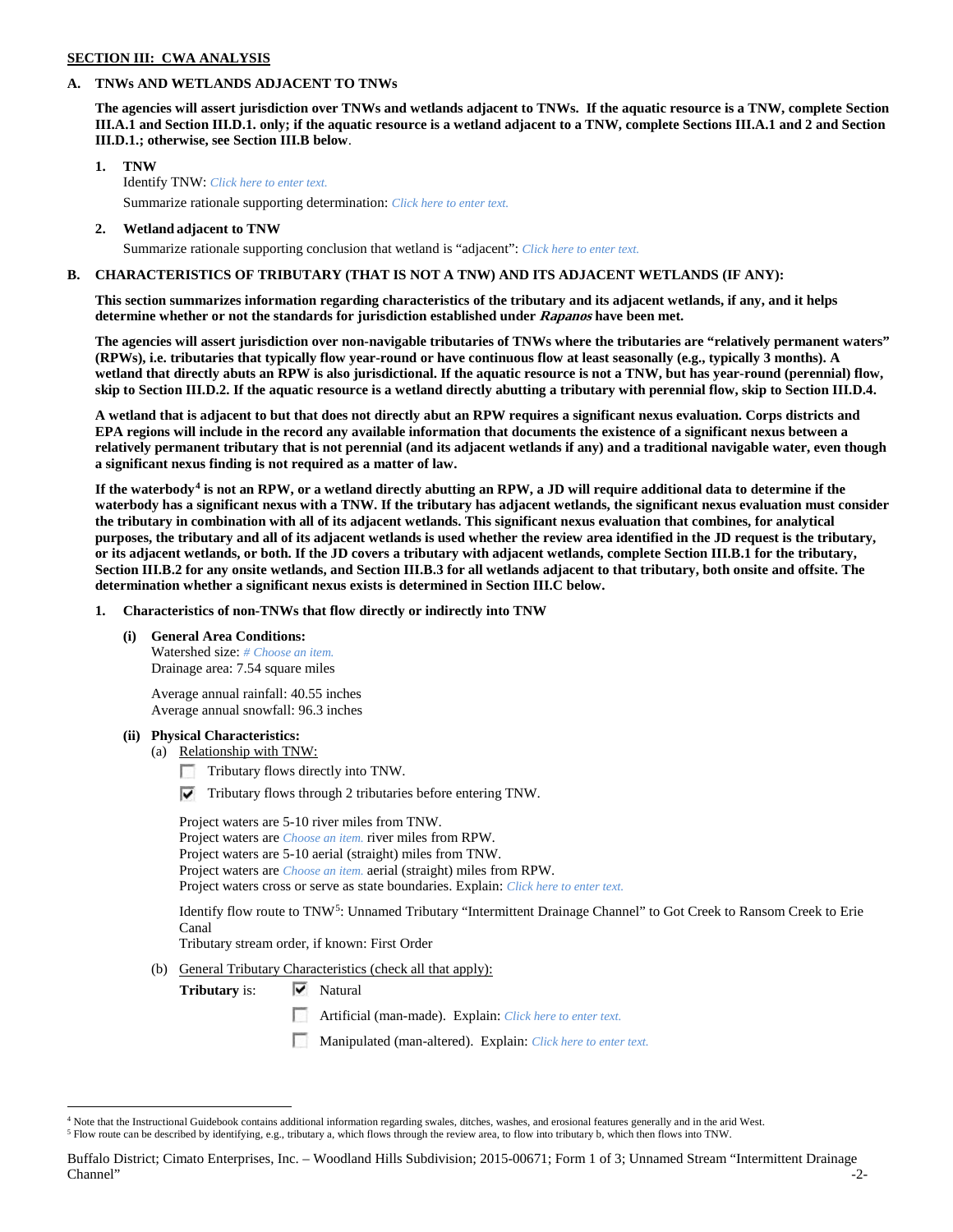**Tributary** properties with respect to top of bank (estimate):

| Average width: 8 feet    |
|--------------------------|
| Average depth: 3 feet    |
| Average side slopes: 2:1 |

Primary tributary substrate composition (check all that apply):

| $\blacktriangleright$ Silts        | $\vee$ Sands                                        | Concrete    |
|------------------------------------|-----------------------------------------------------|-------------|
| $\overline{\triangledown}$ Cobbles | <b>Cravel</b>                                       | $\Box$ Muck |
| $\Box$ Bedrock                     | Vegetation. Type/% cover: Click here to enter text. |             |

Other. Explain: *Click here to enter text.*

Tributary condition/stability [e.g., highly eroding, sloughing banks]. Explain: Stable Presence of run/riffle/pool complexes. Explain: None are present within the section of stream that was investigated Tributary geometry: Relatively Straight Tributary gradient (approximate average slope): 1%

 $(c)$  Flow:

Tributary provides for: Seasonal Flow

Estimate average number of flow events in review area/year: 20 (or greater) Describe flow regime: The flow is estimated to occur after rainfall and during snow melt times. Other information on duration and volume: *Click here to enter text.*

Surface flow is: Discrete Characteristics: *Click here to enter text.*

| Subsurface flow: Choose an item. Explain findings: Click here to enter text. |  |  |
|------------------------------------------------------------------------------|--|--|
|------------------------------------------------------------------------------|--|--|

Dye (or other) test performed: *Click here to enter text.*

Tributary has (check all that apply):

- $\triangleright$  Bed and banks
- $\triangleright$  OHWM<sup>[6](#page-2-0)</sup> (check all indicators that apply):

|                 | $\vert \cdot \vert$ clear, natural line impressed on the bank $\vert \cdot \vert$ the presence of litter and debris |                                                            |
|-----------------|---------------------------------------------------------------------------------------------------------------------|------------------------------------------------------------|
| $\sim$          | changes in the character of soil                                                                                    | $\Box$ destruction of terrestrial vegetation               |
| <b>Contract</b> | shelving                                                                                                            | $\Box$ the presence of wrack line                          |
|                 | $\Box$ vegetation matted down, bent, or absent $\Box$ sediment sorting                                              |                                                            |
|                 | $\vert \cdot \vert$ leaf litter disturbed or washed away                                                            | scour                                                      |
|                 | $\Box$ sediment deposition                                                                                          | $\Box$ multiple observed or predicted flow events          |
|                 | water staining                                                                                                      | abrupt change in plant community Click here to enter text. |

- 
- other (list): *Click here to enter text.*
- Discontinuous OHWM.<sup>7</sup> Explain: *Click here to enter text.*

If factors other than the OHWM were used to determine lateral extent of CWA jurisdiction (check all that apply):

- $\Box$  High Tide Line indicated by:  $\Box$  Mean High Water Mark indicated by:
	- oil or scum line along shore objects  $\Box$  survey to available datum;
	- $\Box$  fine shell or debris deposits (foreshore)  $\Box$  physical markings;
	- $\Box$  physical markings/characteristics  $\Box$  vegetation lines/changes in vegetation types.
	- $\Box$  tidal gauges
	- other (list): *Click here to enter text.*

#### **(iii) Chemical Characteristics:**

Characterize tributary (e.g., water color is clear, discolored, oily film; water quality; general watershed characteristics, etc.). Explain: The water was clear on the day of the site visit.

Identify specific pollutants, if known: *Click here to enter text.*

<span id="page-2-1"></span><span id="page-2-0"></span> <sup>6</sup> <sup>6</sup>A natural or man-made discontinuity in the OHWM does not necessarily sever jurisdiction (e.g., where the stream temporarily flows underground, or where the OHWM has been removed by development or agricultural practices). Where there is a break in the OHWM that is unrelated to the waterbody's flow regime (e.g., flow over a rock outcrop or through a culvert), the agencies will look for indicators of flow above and below the break. 7 Ibid.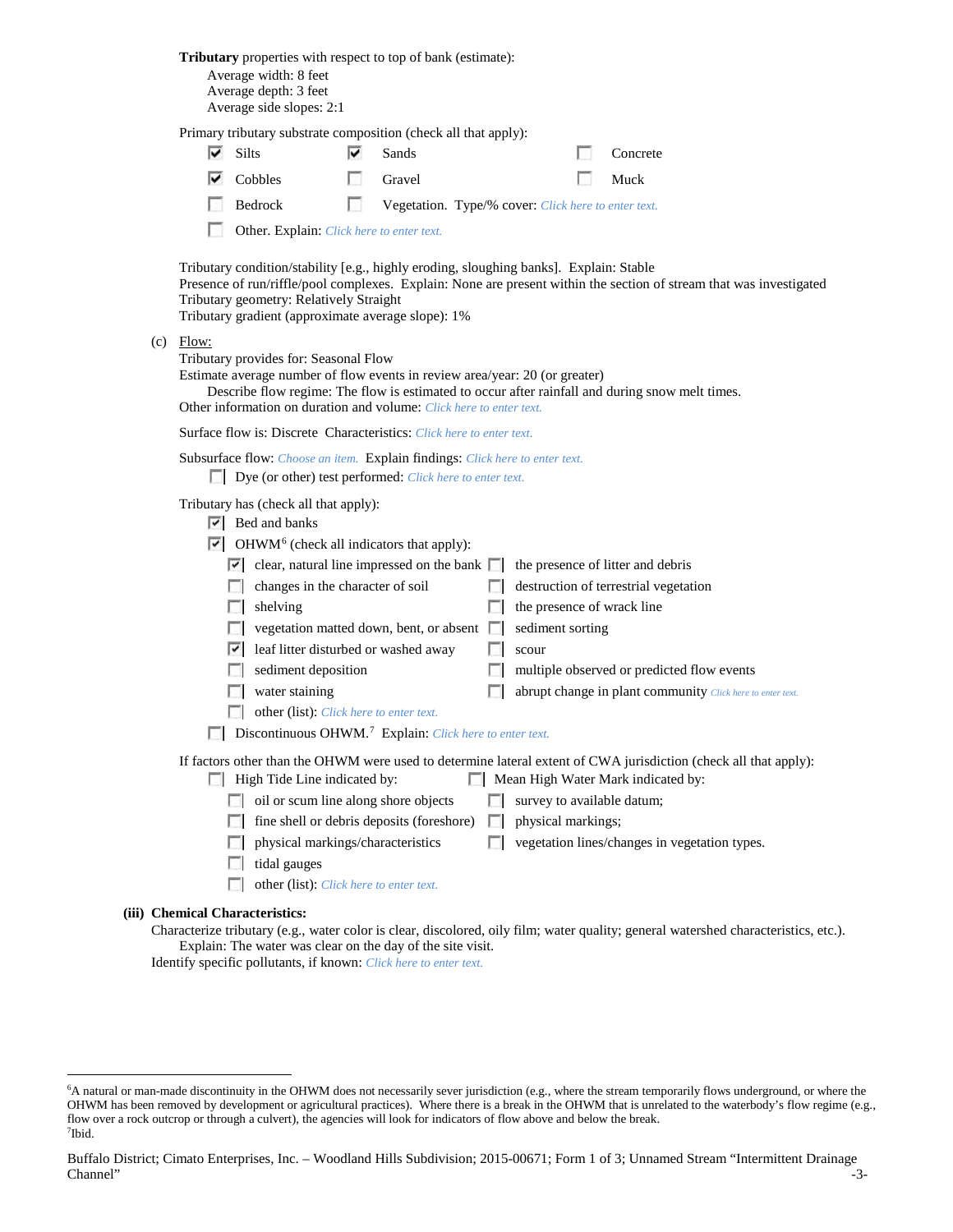### **(iv) Biological Characteristics. Channel supports (check all that apply):**

- Riparian corridor. Characteristics (type, average width): *Click here to enter text.*
- Wetland fringe. Characteristics: *Click here to enter text.*
- Habitat for:
	- Federally Listed species. Explain findings: *Click here to enter text.*
	- Fish/spawn areas. Explain findings: *Click here to enter text.*
	- Other environmentally-sensitive species. Explain findings: *Click here to enter text.* m.
	- n Aquatic/wildlife diversity. Explain findings: *Click here to enter text.*

#### **2. Characteristics of wetlands adjacent to non-TNW that flow directly or indirectly into TNW**

#### **(i) Physical Characteristics:**

- (a) General Wetland Characteristics:
	- Properties:

Wetland size: *#* acres Wetland type. Explain: *Click here to enter text.*

Wetland quality. Explain: *Click here to enter text.*

Project wetlands cross or serve as state boundaries. Explain: *Click here to enter text.*

(b) General Flow Relationship with Non-TNW: Flow is: *Choose an item.* Explain: *Click here to enter text.*

Surface flow is: *Choose an item.* Characteristics: *Click here to enter text.*

Subsurface flow: *Choose an item.* Explain findings: *Click here to enter text.*

Dye (or other) test performed: *Click here to enter text.*

#### (c) Wetland Adjacency Determination with Non-TNW:

- $\Box$  Directly abutting
- Not directly abutting
	- 100 Discrete wetland hydrologic connection. Explain: *Click here to enter text.*
	- Ecological connection. Explain: *Click here to enter text.* **The Company**
	- $\sim$ Separated by berm/barrier. Explain: *Click here to enter text.*
- (d) Proximity (Relationship) to TNW

Project wetlands are *Choose an item.* river miles from TNW. Project waters are *Choose an item.* aerial (straight) miles from TNW. Flow is from: *Choose an item.* Estimate approximate location of wetland as within the *Choose an item.* floodplain.

#### **(ii) Chemical Characteristics:**

Characterize wetland system (e.g., water color is clear, brown, oil film on surface; water quality; general watershed characteristics; etc.). Explain: *Click here to enter text.*

Identify specific pollutants, if known: *Click here to enter text.*

### **(iii) Biological Characteristics. Wetland supports (check all that apply):**

- Riparian buffer. Characteristics (type, average width): *Click here to enter text.*
- Vegetation type/percent cover. Explain: *Click here to enter text.*
- $\Box$  Habitat for:
	- Federally Listed species. Explain findings: *Click here to enter text*.
	- Fish/spawn areas. Explain findings: *Click here to enter text.*
	- Other environmentally-sensitive species. Explain findings: *Click here to enter text.*
	- Aquatic/wildlife diversity. Explain findings: *Click here to enter text.*

#### **3. Characteristics of all wetlands adjacent to the tributary (if any)**

All wetland(s) being considered in the cumulative analysis: *Choose an item.* Approximately (*#*) acres in total are being considered in the cumulative analysis.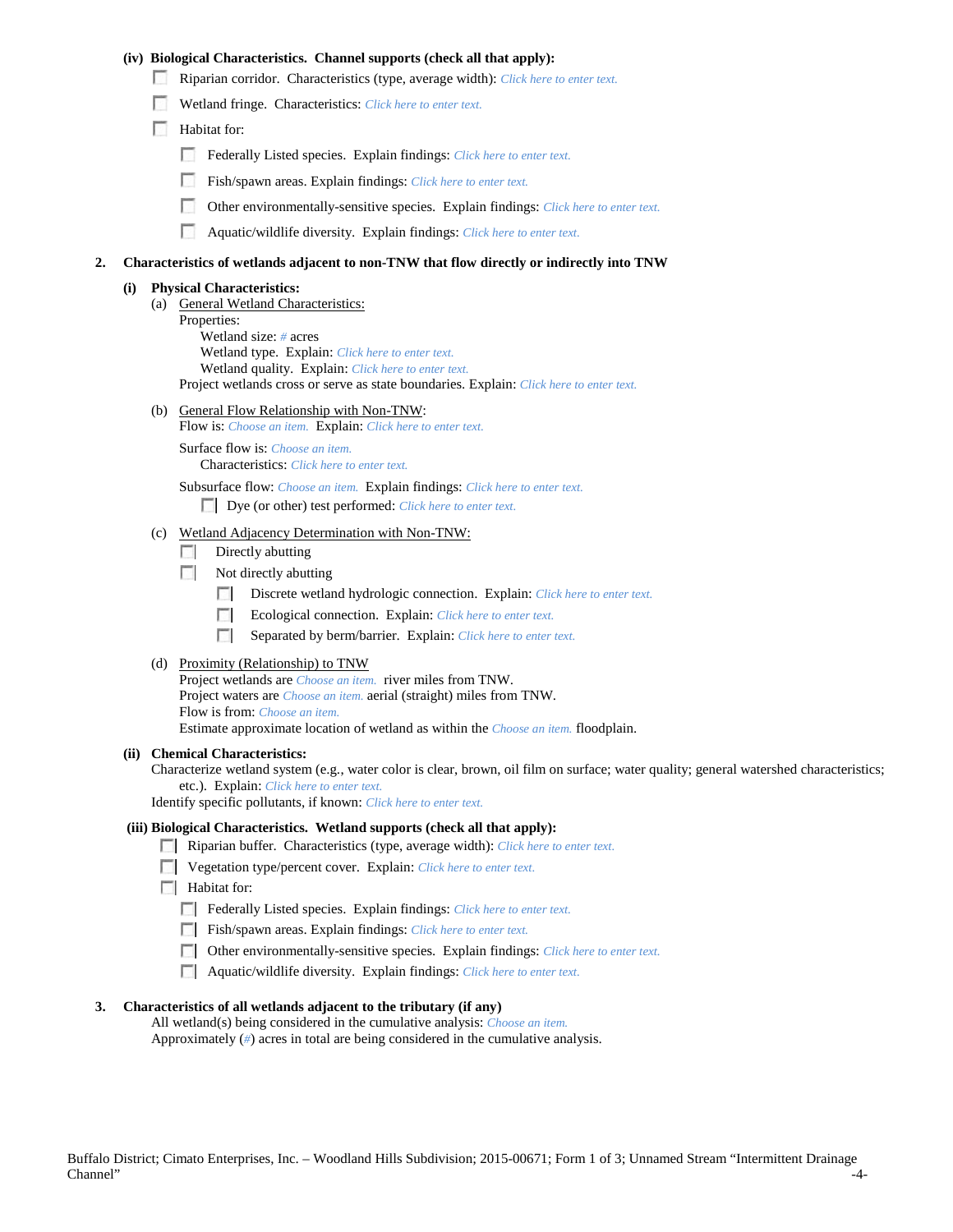For each wetland, specify the following:

| Directly abuts? $(Y/N)$ | Size (in acres) | Directly abuts? $(Y/N)$ | Size (in acres) |
|-------------------------|-----------------|-------------------------|-----------------|
| Y/N                     |                 |                         |                 |
| Y/N                     |                 | Y/N                     |                 |
| Y/N                     |                 | Y/N                     |                 |
| Y/N                     |                 | Y/N                     |                 |

Summarize overall biological, chemical and physical functions being performed: *Click here to enter text.*

### **C. SIGNIFICANT NEXUS DETERMINATION**

**A significant nexus analysis will assess the flow characteristics and functions of the tributary itself and the functions performed by any wetlands adjacent to the tributary to determine if they significantly affect the chemical, physical, and biological integrity of a TNW. For each of the following situations, a significant nexus exists if the tributary, in combination with all of its adjacent wetlands, has more than a speculative or insubstantial effect on the chemical, physical and/or biological integrity of a TNW. Considerations when evaluating significant nexus include, but are not limited to the volume, duration, and frequency of the flow of water in the tributary and its proximity to a TNW, and the functions performed by the tributary and all its adjacent wetlands. It is not appropriate to determine significant nexus based solely on any specific threshold of distance (e.g. between a tributary and its adjacent wetland or between a tributary and the TNW). Similarly, the fact an adjacent wetland lies within or outside of a floodplain is not solely determinative of significant nexus.** 

#### **Draw connections between the features documented and the effects on the TNW, as identified in the** *Rapanos* **Guidance and discussed in the Instructional Guidebook. Factors to consider include, for example:**

- Does the tributary, in combination with its adjacent wetlands (if any), have the capacity to carry pollutants or flood waters to TNWs, or to reduce the amount of pollutants or flood waters reaching a TNW?
- Does the tributary, in combination with its adjacent wetlands (if any), provide habitat and lifecycle support functions for fish and other species, such as feeding, nesting, spawning, or rearing young for species that are present in the TNW?
- Does the tributary, in combination with its adjacent wetlands (if any), have the capacity to transfer nutrients and organic carbon that support downstream foodwebs?
- Does the tributary, in combination with its adjacent wetlands (if any), have other relationships to the physical, chemical, or biological integrity of the TNW?

#### *Note: the above list of considerations is not inclusive and other functions observed or known to occur should be documented below:*

- **1. Significant nexus findings for non-RPW that has no adjacent wetlands and flows directly or indirectly into TNWs.** Explain findings of presence or absence of significant nexus below, based on the tributary itself, then go to Section III.D: *Click here to enter text.*
- **2. Significant nexus findings for non-RPW and its adjacent wetlands, where the non-RPW flows directly or indirectly into TNWs.**  Explain findings of presence or absence of significant nexus below, based on the tributary in combination with all of its adjacent wetlands, then go to Section III.D: *Click here to enter text.*
- **3. Significant nexus findings for wetlands adjacent to an RPW but that do not directly abut the RPW.** Explain findings of presence or absence of significant nexus below, based on the tributary in combination with all of its adjacent wetlands, then go to Section III.D: *Click here to enter text.*

# **D. DETERMINATIONS OF JURISDICTIONAL FINDINGS. THE SUBJECT WATERS/WETLANDS ARE (CHECK ALL THAT APPLY):**

- **1. TNWs and Adjacent Wetlands.** Check all that apply and provide size estimates in review area:
	- TNWs: *#* linear feet *#* width (ft), Or, *#* acres.
	- **Wetlands adjacent to TNWs: # acres.**

#### **2. RPWs that flow directly or indirectly into TNWs.**

- $\nabla$  Tributaries of TNWs where tributaries typically flow year-round are jurisdictional. Provide data and rationale indicating that tributary is perennial: During the site visits 9/9/15, surface water within the Unnamed Stream, labeled "Intermittent Drainage Channel", was observed flowing. The unnamed stream is a tributary to Got Creek. Aerial photographs show water within the channel during different months of the year. The Soil Survey indicates the unnamed tributary is underlain by Halsey silt loam, which can support stream flow.
- Tributaries of TNW where tributaries have continuous flow "seasonally" (e.g., typically three months each year) are jurisdictional.  $\sim$ Data supporting this conclusion is provided at Section III.B. Provide rationale indicating that tributary flows seasonally: Additionally, the unnamed tributary appears as a solid blue line on topographic maps.

Provide estimates for jurisdictional waters in the review area (check all that apply):

- $\triangledown$  Tributary waters: 200 linear feet 8 width (ft).
- Other non-wetland waters: *#* acres.

Identify type(s) of waters: *Click here to enter text.*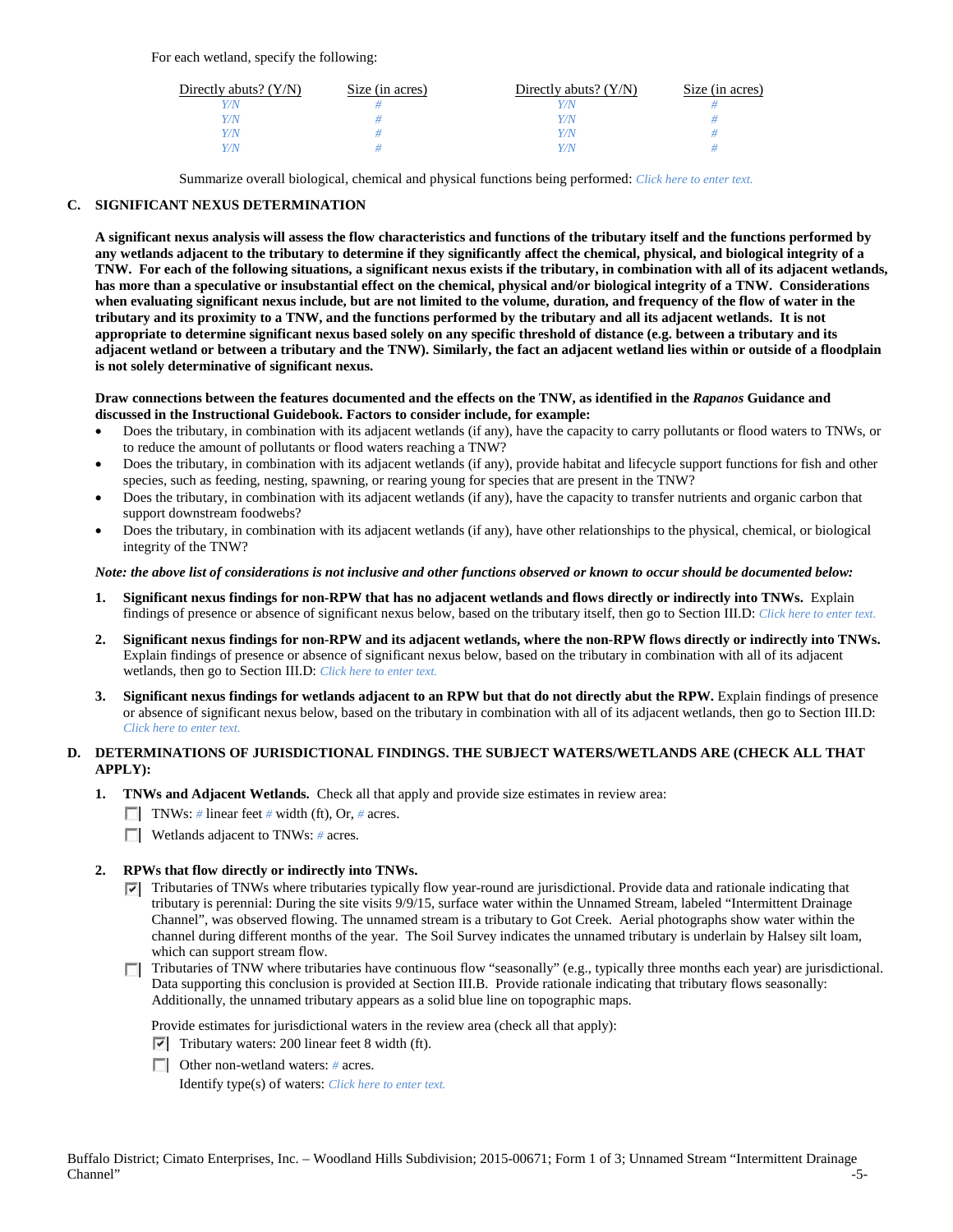### **3. Non-RPWs[8](#page-5-0) that flow directly or indirectly into TNWs.**

Waterbody that is not a TNW or an RPW, but flows directly or indirectly into a TNW, and it has a significant nexus with a TNW is jurisdictional. Data supporting this conclusion is provided at Section III.C.

Provide estimates for jurisdictional waters within the review area (check all that apply):

- **Tributary waters:** # linear feet # width (ft).
- Other non-wetland waters: # acres. Identify type(s) of waters: *Click here to enter text.*
- **4. Wetlands directly abutting an RPW that flow directly or indirectly into TNWs.**
	- **Wetlands directly abut RPW and thus are jurisdictional as adjacent wetlands.** 
		- $\Box$  Wetlands directly abutting an RPW where tributaries typically flow year-round. Provide data and rationale indicating that tributary is perennial in Section III.D.2, above. Provide rationale indicating that wetland is directly abutting an RPW: *Click here to enter text.*
		- Wetlands directly abutting an RPW where tributaries typically flow "seasonally." Provide data indicating that tributary is seasonal in Section III.B and rationale in Section III.D.2, above. Provide rationale indicating that wetland is directly abutting an RPW: *Click here to enter text.*

Provide acreage estimates for jurisdictional wetlands in the review area: *#* acres.

- **5. Wetlands adjacent to but not directly abutting an RPW that flow directly or indirectly into TNWs.**
	- $\Box$  Wetlands that do not directly abut an RPW, but when considered in combination with the tributary to which they are adjacent and with similarly situated adjacent wetlands, have a significant nexus with a TNW are jurisidictional. Data supporting this conclusion is provided at Section III.C.

Provide acreage estimates for jurisdictional wetlands in the review area: *#* acres.

- **6. Wetlands adjacent to non-RPWs that flow directly or indirectly into TNWs.** 
	- Wetlands adjacent to such waters, and have when considered in combination with the tributary to which they are adjacent Г. and with similarly situated adjacent wetlands, have a significant nexus with a TNW are jurisdictional. Data supporting this conclusion is provided at Section III.C.

Provide estimates for jurisdictional wetlands in the review area: *#* acres.

#### **7. Impoundments of jurisdictional waters. [9](#page-5-1)**

As a general rule, the impoundment of a jurisdictional tributary remains jurisdictional.

- Demonstrate that impoundment was created from "waters of the U.S.," or
- Demonstrate that water meets the criteria for one of the categories presented above (1-6), or
- n Demonstrate that water is isolated with a nexus to commerce (see E below).
- **E. ISOLATED [INTERSTATE OR INTRA-STATE] WATERS, INCLUDING ISOLATED WETLANDS, THE USE, DEGRADATION OR DESTRUCTION OF WHICH COULD AFFECT INTERSTATE COMMERCE, INCLUDING ANY SUCH WATERS (CHECK ALL THAT APPLY):[10](#page-5-2)**
	- which are or could be used by interstate or foreign travelers for recreational or other purposes.
	- from which fish or shellfish are or could be taken and sold in interstate or foreign commerce.
	- which are or could be used for industrial purposes by industries in interstate commerce.
	- Interstate isolated waters.Explain: *Click here to enter text.*
	- Other factors.Explain: *Click here to enter text.*

#### **Identify water body and summarize rationale supporting determination:** *Click here to enter text.*

Provide estimates for jurisdictional waters in the review area (check all that apply):

- Tributary waters: # linear feet # width (ft).
- Other non-wetland waters: *#* acres.

Identify type(s) of waters: *Click here to enter text.*

Wetlands: *#* acres.

 $\frac{1}{8}$ 

<span id="page-5-0"></span><sup>&</sup>lt;sup>8</sup>See Footnote # 3.<br><sup>9</sup> To complete the analysis refer to the key in Section III.D.6 of the Instructional Guidebook.

<span id="page-5-2"></span><span id="page-5-1"></span><sup>&</sup>lt;sup>10</sup> Prior to asserting or declining CWA jurisdiction based solely on this category, Corps Districts will elevate the action to Corps and EPA HQ for review consistent with the process described in the Corps/EPA *Memorandum Regarding CWA Act Jurisdiction Following Rapanos.*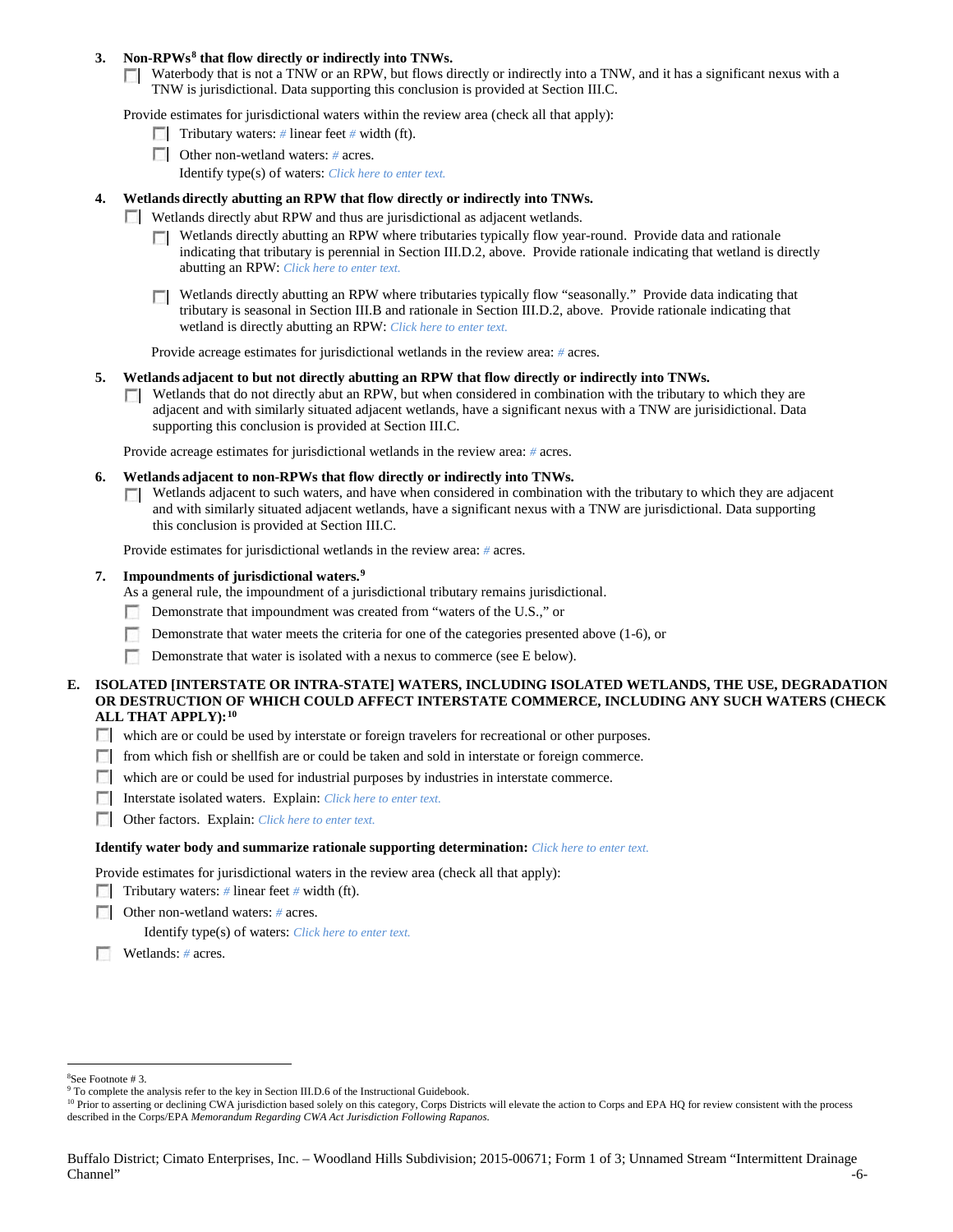| F. |        | NON-JURISDICTIONAL WATERS, INCLUDING WETLANDS (CHECK ALL THAT APPLY):                                                                                                                                                                                                                                                                                                                                                                                                     |
|----|--------|---------------------------------------------------------------------------------------------------------------------------------------------------------------------------------------------------------------------------------------------------------------------------------------------------------------------------------------------------------------------------------------------------------------------------------------------------------------------------|
|    | o      | If potential wetlands were assessed within the review area, these areas did not meet the criteria in the 1987 Corps of Engineers<br>Wetland Delineation Manual and/or appropriate Regional Supplements.<br>Review area included isolated waters with no substantial nexus to interstate (or foreign) commerce.<br>Prior to the Jan 2001 Supreme Court decision in "SWANCC," the review area would have been regulated based solely on the<br>"Migratory Bird Rule" (MBR). |
|    | B      | Waters do not meet the "Significant Nexus" standard, where such a finding is required for jurisdiction. Explain: Click here to enter text.                                                                                                                                                                                                                                                                                                                                |
|    | г      | Other: (explain, if not covered above): Click here to enter text.                                                                                                                                                                                                                                                                                                                                                                                                         |
|    |        | Provide acreage estimates for non-jurisdictional waters in the review area, where the sole potential basis of jurisdiction is the MBR factors<br>(i.e., presence of migratory birds, presence of endangered species, use of water for irrigated agriculture), using best professional judgment<br>(check all that apply):                                                                                                                                                 |
|    |        | Non-wetland waters (i.e., rivers, streams): # linear feet # width (ft).                                                                                                                                                                                                                                                                                                                                                                                                   |
|    |        | Lakes/ponds: $# \, \text{acres.}$                                                                                                                                                                                                                                                                                                                                                                                                                                         |
|    |        | Other non-wetland waters: # acres. List type of aquatic resource: Click here to enter text                                                                                                                                                                                                                                                                                                                                                                                |
|    |        | Wetlands: # acres.                                                                                                                                                                                                                                                                                                                                                                                                                                                        |
|    |        | Provide acreage estimates for non-jurisdictional waters in the review area that do not meet the "Significant Nexus" standard, where such a<br>finding is required for jurisdiction (check all that apply):<br>Non-wetland waters (i.e., rivers, streams): $\#$ linear feet $\#$ width (ft).                                                                                                                                                                               |
|    |        | Lakes/ponds: $# \, \text{acres.}$                                                                                                                                                                                                                                                                                                                                                                                                                                         |
|    |        | Other non-wetland waters: # acres. List type of aquatic resource: Click here to enter text                                                                                                                                                                                                                                                                                                                                                                                |
|    |        | Wetlands: # acres.                                                                                                                                                                                                                                                                                                                                                                                                                                                        |
|    |        | <b>SECTION IV: DATA SOURCES.</b>                                                                                                                                                                                                                                                                                                                                                                                                                                          |
|    | ▽      | A. SUPPORTING DATA. Data reviewed for JD (check all that apply - checked items shall be included in case file and, where checked and<br>requested, appropriately reference sources below):<br>Maps, plans, plots or plat submitted by or on behalf of the applicant/consultant: Environmental Resources, LLC                                                                                                                                                              |
|    | ⊽      | Data sheets prepared/submitted by or on behalf of the applicant/consultant.                                                                                                                                                                                                                                                                                                                                                                                               |
|    |        | $\triangleright$ Office concurs with data sheets/delineation report.                                                                                                                                                                                                                                                                                                                                                                                                      |
|    |        | Office does not concur with data sheets/delineation report.                                                                                                                                                                                                                                                                                                                                                                                                               |
|    | L.     | Data sheets prepared by the Corps: Click here to enter text.                                                                                                                                                                                                                                                                                                                                                                                                              |
|    |        | Corps navigable waters' study: Click here to enter text.                                                                                                                                                                                                                                                                                                                                                                                                                  |
|    |        | U.S. Geological Survey Hydrologic Atlas: Click here to enter text.                                                                                                                                                                                                                                                                                                                                                                                                        |
|    |        | USGS NHD data.                                                                                                                                                                                                                                                                                                                                                                                                                                                            |
|    |        | USGS 8 and 12 digit HUC maps.                                                                                                                                                                                                                                                                                                                                                                                                                                             |
|    | ⊽      | U.S. Geological Survey map(s). Cite scale & quad name: 24k:1, Lancaster                                                                                                                                                                                                                                                                                                                                                                                                   |
|    | $\sim$ | USDA Natural Resources Conservation Service Soil Survey. Citation: Click here to enter text.                                                                                                                                                                                                                                                                                                                                                                              |
|    | п      | National wetlands inventory map(s). Cite name: Click here to enter text.                                                                                                                                                                                                                                                                                                                                                                                                  |
|    | п      | State/Local wetland inventory map(s): Click here to enter text.                                                                                                                                                                                                                                                                                                                                                                                                           |
|    | п      | FEMA/FIRM maps: Click here to enter text.                                                                                                                                                                                                                                                                                                                                                                                                                                 |
|    | п      | 100-year Floodplain Elevation is: Click here to enter text. (National Geodectic Vertical Datum of 1929)                                                                                                                                                                                                                                                                                                                                                                   |
|    | ⊽      | Photographs: v   Aerial (Name & Date): Google Earth Pro (2016) and Bing Birds Eye (2016)                                                                                                                                                                                                                                                                                                                                                                                  |
|    | п      | or $\vert \triangledown \vert$ Other (Name & Date): Environmental Resources, LLC (2015)                                                                                                                                                                                                                                                                                                                                                                                   |
|    | п      | Previous determination(s). File no. and date of response letter: Click here to enter text.                                                                                                                                                                                                                                                                                                                                                                                |
|    | L.     | Applicable/supporting case law: Click here to enter text.                                                                                                                                                                                                                                                                                                                                                                                                                 |
|    | г      | Applicable/supporting scientific literature: Click here to enter text.                                                                                                                                                                                                                                                                                                                                                                                                    |
|    | Е      | Other information (please specify): Click here to enter text.                                                                                                                                                                                                                                                                                                                                                                                                             |
|    |        |                                                                                                                                                                                                                                                                                                                                                                                                                                                                           |

# **B. ADDITIONAL COMMENTS TO SUPPORT JD:** *Click here to enter text.*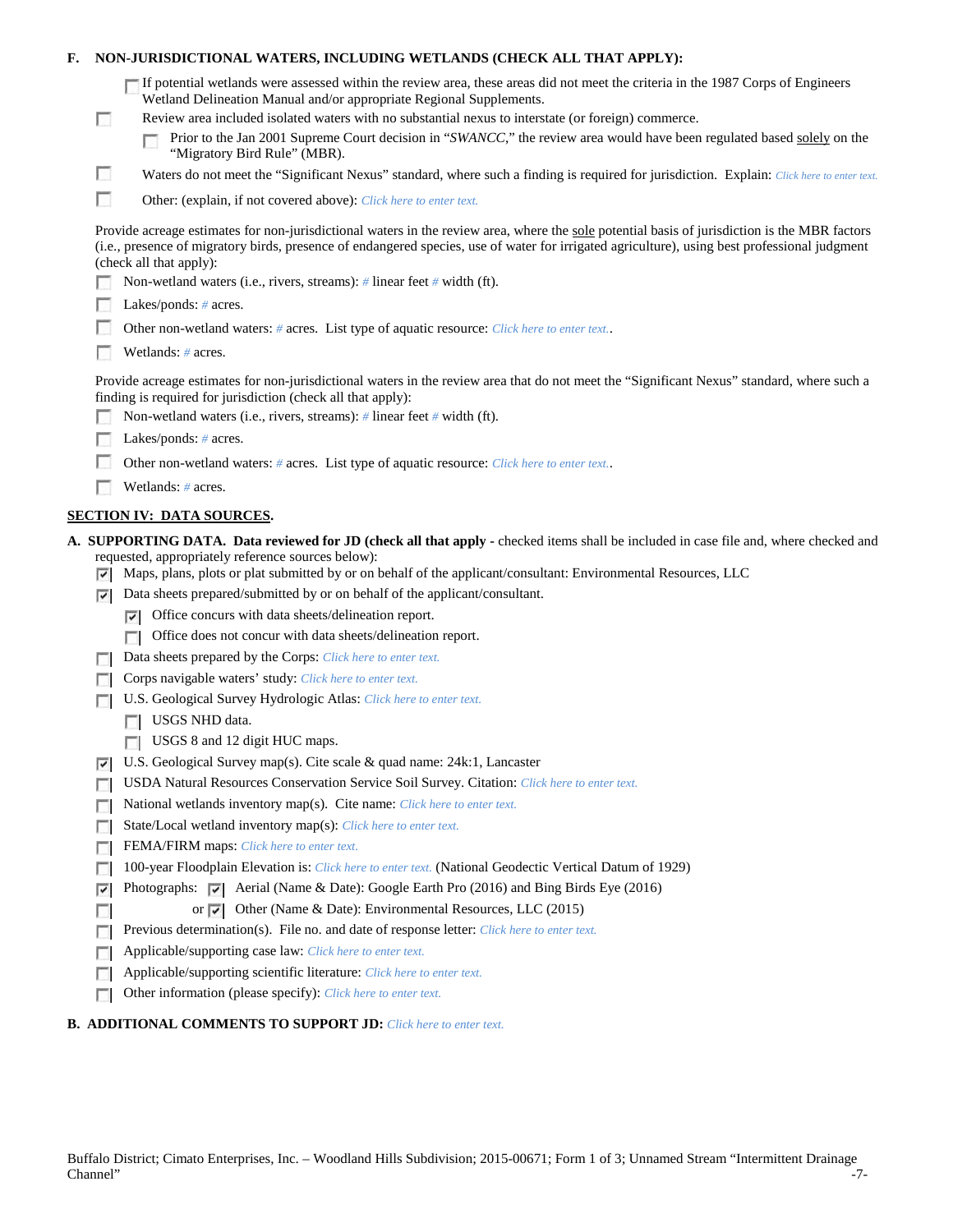July 28, 2016

Mikhail A. Boutsko Date Project Manager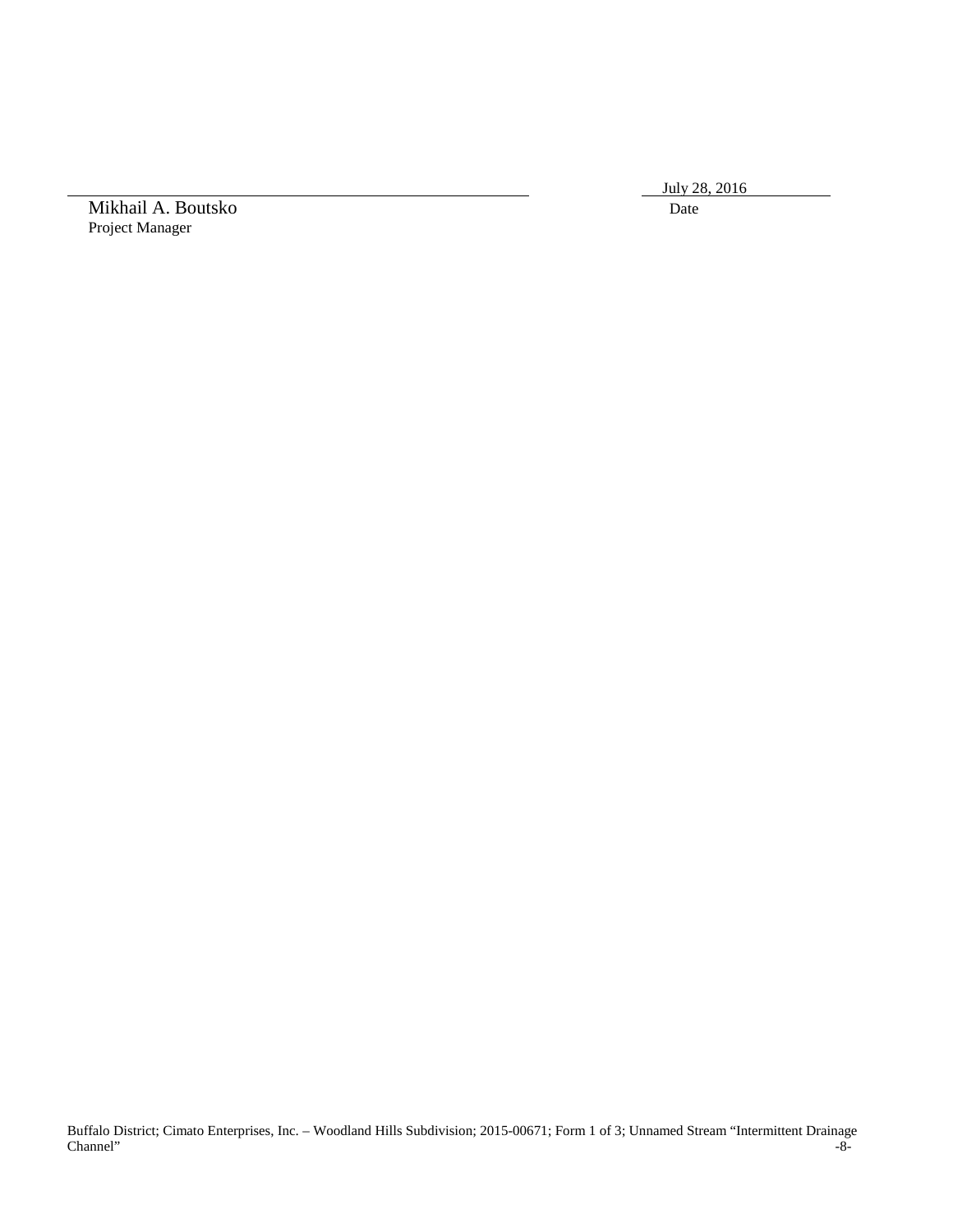### **APPROVED JURISDICTIONAL DETERMINATION FORM U.S. Army Corps of Engineers**

This form should be completed by following the instructions provided in Section IV of the JD Form Instructional Guidebook.

# **SECTION I: BACKGROUND INFORMATION**

## **A. REPORT COMPLETION DATE FOR APPROVED JURISDICTIONAL DETERMINATION (JD): July 12, 2016**

### **B. DISTRICT OFFICE, FILE NAME, AND NUMBER: Buffalo District; Cimato Enterprises, Inc. – Woodland Hills Subdivision; 2015-00671; Form 2 of 3; Wetland B**

### **C. PROJECT LOCATION AND BACKGROUND INFORMATION:**

State: New York County/parish/borough: Erie City: Clarence Center coordinates of site (lat/long in degree decimal format): Lat. 42.98456 ° N, Long. -78.6741 ° W Universal Transverse Mercator: 17 Name of nearest waterbody: Got Creek

Name of nearest Traditional Navigable Water (TNW) into which the aquatic resource flows: Erie Canal Name of watershed or Hydrologic Unit Code (HUC): 04120104

- ⊽ Check if map/diagram of review area and/or potential jurisdictional areas is/are available upon request.
- Check if other sites (e.g., offsite mitigation sites, disposal sites, etc…) are associated with this action and are recorded on a different œ JD form

# **D. REVIEW PERFORMED FOR SITE EVALUATION (CHECK ALL THAT APPLY):**

- ⊽ Office (Desk) Determination. Date: July 12, 2016
- ⊽ Field Determination. Date(s): September 9, 2015, *Click here to enter a date.*

## **SECTION II: SUMMARY OF FINDINGS**

# **A. RHA SECTION 10 DETERMINATION OF JURISDICTION.**

There are no "*navigable waters of the U.S.*" within Rivers and Harbors Act (RHA) jurisdiction (as defined by 33 CFR part 329) in the review area. [*Required*]

- **IST** Waters subject to the ebb and flow of the tide.
- Waters are presently used, or have been used in the past, or may be susceptible for use to transport interstate or foreign commerce. Г Explain: *Click here to enter text.*

## **B. CWA SECTION 404 DETERMINATION OF JURISDICTION.**

There are "*waters of the U.S.*" within Clean Water Act (CWA) jurisdiction (as defined by 33 CFR part 328) in the review area. *[Required]*

- **1. Waters of the U.S.**
	- **a. Indicate presence of waters of U.S. in review area (check all that apply): [1](#page-8-0)**
- п TNWs, including territorial seas
- Wetlands adjacent to TNWs п
- Relatively permanent waters<sup>[2](#page-8-1)</sup> (RPWs) that flow directly or indirectly into TNWs n
- п Non-RPWs that flow directly or indirectly into TNWs
- Wetlands directly abutting RPWs that flow directly or indirectly into TNWs п
- п Wetlands adjacent to but not directly abutting RPWs that flow directly or indirectly into TNWs
- ⊽ Wetlands adjacent to non-RPWs that flow directly or indirectly into TNWs
- г Impoundments of jurisdictional waters
- Isolated (interstate or intrastate) waters, including isolated wetlands n.
	- **b. Identify (estimate) size of waters of the U.S. in the review area:** Non-wetland waters: *#* linear feet: *#* width (ft) and/or *#* acres. Wetlands: 0.852 acres.
	- **c. Limits (boundaries) of jurisdiction** based on: 1987 Delineation Manual

Elevation of established OHWM (if known): *Click here to enter text.*

**2. Non-regulated waters/wetlands (check if applicable):[3](#page-8-2)**

Potentially jurisdictional waters and/or wetlands were assessed within the review area and determined to be not jurisdictional.  $\sim$ Explain: *Click here to enter text.*

Buffalo District; Cimato Enterprises, Inc. – Woodland Hills Subdivision; 2015-00671; Form 2 of 3; Wetland B

<span id="page-8-0"></span><sup>&</sup>lt;sup>1</sup> Boxes checked below shall be supported by completing the appropriate sections in Section III below.

<span id="page-8-2"></span><span id="page-8-1"></span><sup>&</sup>lt;sup>2</sup> For purposes of this form, an RPW is defined as a tributary that is not a TNW and that typically flows year-round or has continuous flow at least "seasonally" (e.g., typically 3 months). <sup>3</sup> Supporting documentation is presented in Section III.F.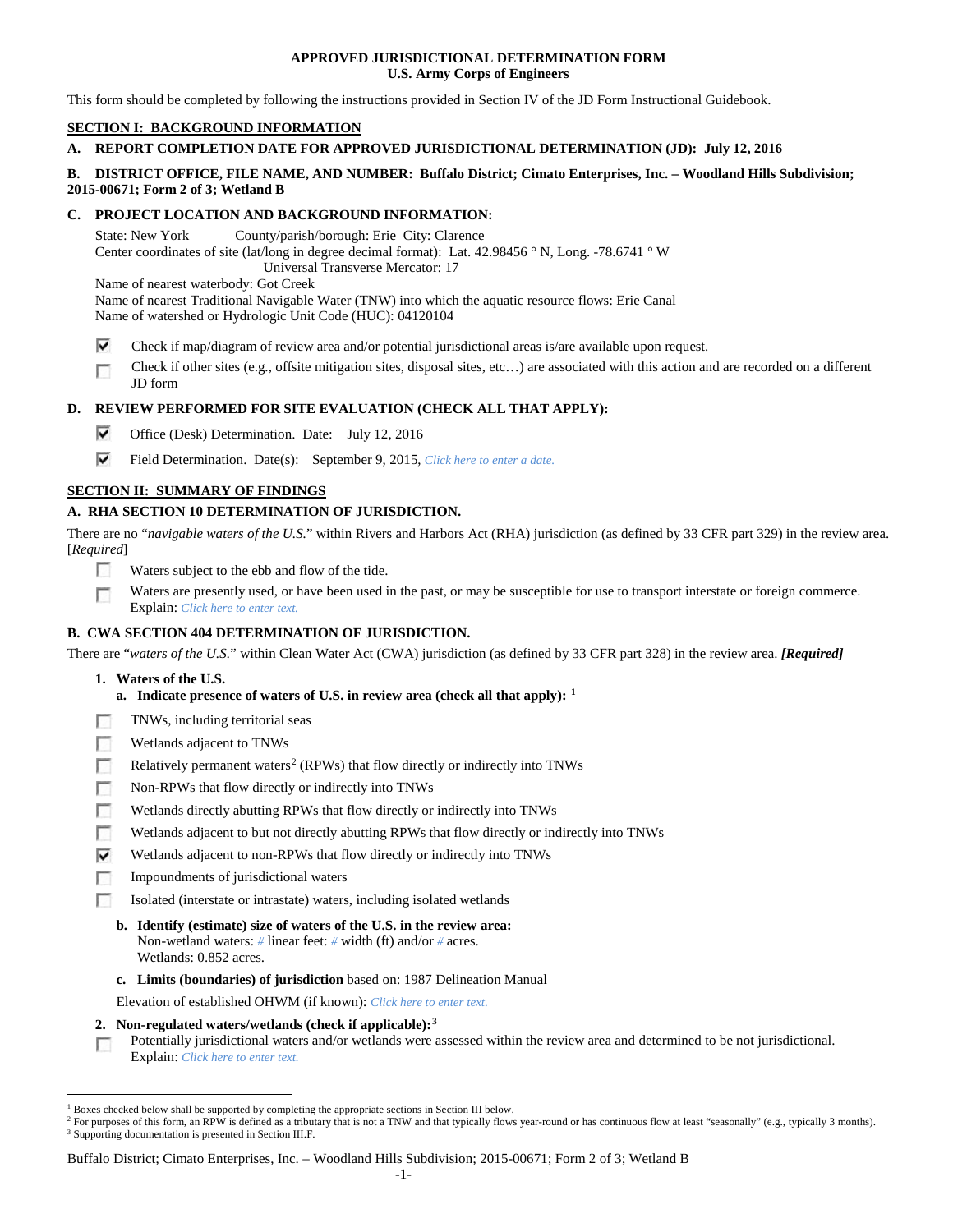### **SECTION III: CWA ANALYSIS**

#### **A. TNWs AND WETLANDS ADJACENT TO TNWs**

**The agencies will assert jurisdiction over TNWs and wetlands adjacent to TNWs. If the aquatic resource is a TNW, complete Section III.A.1 and Section III.D.1. only; if the aquatic resource is a wetland adjacent to a TNW, complete Sections III.A.1 and 2 and Section III.D.1.; otherwise, see Section III.B below**.

- **1. TNW**  Identify TNW: *Click here to enter text.* Summarize rationale supporting determination: *Click here to enter text.*
- **2. Wetland adjacent to TNW**
	- Summarize rationale supporting conclusion that wetland is "adjacent": *Click here to enter text.*

#### **B. CHARACTERISTICS OF TRIBUTARY (THAT IS NOT A TNW) AND ITS ADJACENT WETLANDS (IF ANY):**

**This section summarizes information regarding characteristics of the tributary and its adjacent wetlands, if any, and it helps determine whether or not the standards for jurisdiction established under Rapanos have been met.** 

**The agencies will assert jurisdiction over non-navigable tributaries of TNWs where the tributaries are "relatively permanent waters" (RPWs), i.e. tributaries that typically flow year-round or have continuous flow at least seasonally (e.g., typically 3 months). A wetland that directly abuts an RPW is also jurisdictional. If the aquatic resource is not a TNW, but has year-round (perennial) flow, skip to Section III.D.2. If the aquatic resource is a wetland directly abutting a tributary with perennial flow, skip to Section III.D.4.**

**A wetland that is adjacent to but that does not directly abut an RPW requires a significant nexus evaluation. Corps districts and EPA regions will include in the record any available information that documents the existence of a significant nexus between a relatively permanent tributary that is not perennial (and its adjacent wetlands if any) and a traditional navigable water, even though a significant nexus finding is not required as a matter of law.**

**If the waterbody[4](#page-9-0) is not an RPW, or a wetland directly abutting an RPW, a JD will require additional data to determine if the waterbody has a significant nexus with a TNW. If the tributary has adjacent wetlands, the significant nexus evaluation must consider the tributary in combination with all of its adjacent wetlands. This significant nexus evaluation that combines, for analytical purposes, the tributary and all of its adjacent wetlands is used whether the review area identified in the JD request is the tributary, or its adjacent wetlands, or both. If the JD covers a tributary with adjacent wetlands, complete Section III.B.1 for the tributary, Section III.B.2 for any onsite wetlands, and Section III.B.3 for all wetlands adjacent to that tributary, both onsite and offsite. The determination whether a significant nexus exists is determined in Section III.C below.**

**1. Characteristics of non-TNWs that flow directly or indirectly into TNW**

**(i) General Area Conditions:**

Watershed size: *# Choose an item.* Drainage area: *# Choose an item.*

Average annual rainfall: *#* inches Average annual snowfall: *#* inches

#### **(ii) Physical Characteristics:**

- (a) Relationship with TNW:
	- Tributary flows directly into TNW.

n Tributary flows through *Choose an item.* tributaries before entering TNW.

Project waters are *Choose an item.* river miles from TNW. Project waters are *Choose an item.* river miles from RPW. Project waters are *Choose an item.* aerial (straight) miles from TNW. Project waters are *Choose an item.* aerial (straight) miles from RPW. Project waters cross or serve as state boundaries. Explain: *Click here to enter text.*

Identify flow route to TNW[5:](#page-9-1) *Click here to enter text.* Tributary stream order, if known: *Click here to enter text.*

(b) General Tributary Characteristics (check all that apply):

**Tributary** is: Natural

- $\sim$ Artificial (man-made). Explain: *Click here to enter text.*
- Manipulated (man-altered). Explain: *Click here to enter text.*

<span id="page-9-1"></span><span id="page-9-0"></span> $4$  Note that the Instructional Guidebook contains additional information regarding swales, ditches, washes, and erosional features generally and in the arid West. <sup>5</sup> Flow route can be described by identifying, e.g., tributary a, which flows through the review area, to flow into tributary b, which then flows into TNW.

Buffalo District; Cimato Enterprises, Inc. – Woodland Hills Subdivision; 2015-00671; Form 2 of 3; Wetland B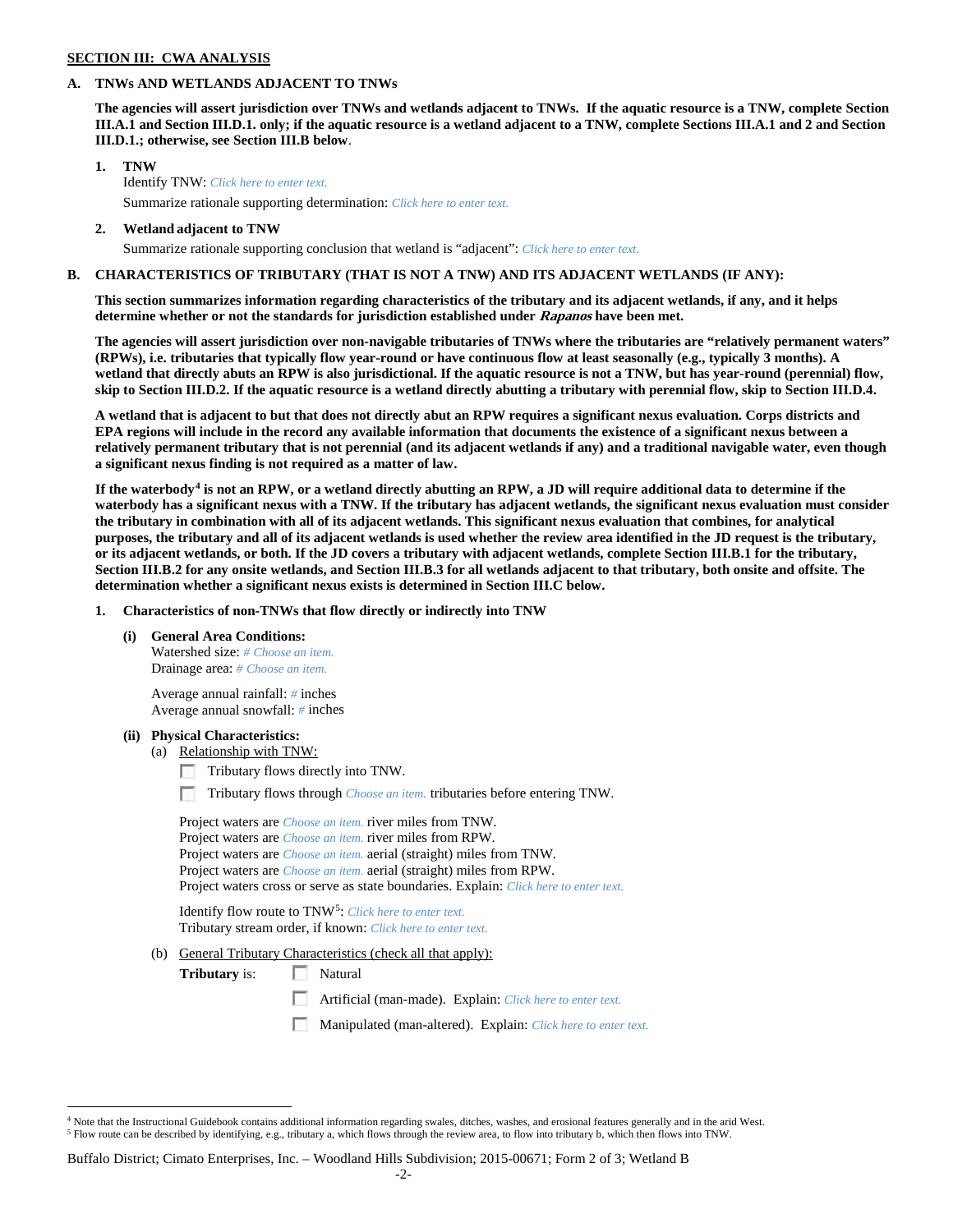|                                  | Average width: $#$ feet<br>Average depth: $#$ feet<br>Average side slopes: Choose an item. |    | <b>Tributary</b> properties with respect to top of bank (estimate):                                                                                |            |                    |                                                                                                                                                        |
|----------------------------------|--------------------------------------------------------------------------------------------|----|----------------------------------------------------------------------------------------------------------------------------------------------------|------------|--------------------|--------------------------------------------------------------------------------------------------------------------------------------------------------|
|                                  |                                                                                            |    | Primary tributary substrate composition (check all that apply):                                                                                    |            |                    |                                                                                                                                                        |
|                                  | Silts                                                                                      |    | Sands                                                                                                                                              |            |                    | Concrete                                                                                                                                               |
|                                  | Cobbles                                                                                    |    | Gravel                                                                                                                                             |            |                    | Muck                                                                                                                                                   |
|                                  | Bedrock                                                                                    | L. | Vegetation. Type/% cover: Click here to enter text.                                                                                                |            |                    |                                                                                                                                                        |
|                                  | Other. Explain: Click here to enter text.                                                  |    |                                                                                                                                                    |            |                    |                                                                                                                                                        |
|                                  | Tributary geometry: Choose an item.<br>Tributary gradient (approximate average slope): #%  |    | Presence of run/riffle/pool complexes. Explain: Click here to enter text.                                                                          |            |                    | Tributary condition/stability [e.g., highly eroding, sloughing banks]. Explain: Click here to enter text.                                              |
| $(c)$ Flow:                      | Tributary provides for: Choose an item.<br>Describe flow regime: Click here to enter text. |    | Estimate average number of flow events in review area/year: Choose an item.<br>Other information on duration and volume: Click here to enter text. |            |                    |                                                                                                                                                        |
|                                  |                                                                                            |    | <b>Surface flow is:</b> <i>Choose an item.</i> <b>Characteristics:</b> <i>Click here to enter text.</i>                                            |            |                    |                                                                                                                                                        |
|                                  |                                                                                            |    | Subsurface flow: Choose an item. Explain findings: Click here to enter text.<br>Dye (or other) test performed: Click here to enter text.           |            |                    |                                                                                                                                                        |
|                                  | Tributary has (check all that apply):<br>$\Box$ Bed and banks                              |    |                                                                                                                                                    |            |                    |                                                                                                                                                        |
|                                  | $\Box$ OHWM <sup>6</sup> (check all indicators that apply):                                |    |                                                                                                                                                    |            |                    |                                                                                                                                                        |
|                                  |                                                                                            |    | $\Box$ clear, natural line impressed on the bank $\Box$                                                                                            |            |                    | the presence of litter and debris                                                                                                                      |
|                                  | changes in the character of soil                                                           |    |                                                                                                                                                    |            |                    | destruction of terrestrial vegetation                                                                                                                  |
| L.                               | shelving                                                                                   |    |                                                                                                                                                    |            |                    | the presence of wrack line                                                                                                                             |
|                                  |                                                                                            |    | vegetation matted down, bent, or absent                                                                                                            |            | sediment sorting   |                                                                                                                                                        |
|                                  | leaf litter disturbed or washed away                                                       |    |                                                                                                                                                    |            | scour              |                                                                                                                                                        |
|                                  | sediment deposition                                                                        |    |                                                                                                                                                    |            |                    | multiple observed or predicted flow events                                                                                                             |
|                                  | water staining                                                                             |    |                                                                                                                                                    |            |                    | abrupt change in plant community Click here to enter text.                                                                                             |
|                                  | other (list): Click here to enter text.                                                    |    |                                                                                                                                                    |            |                    |                                                                                                                                                        |
|                                  |                                                                                            |    | Discontinuous OHWM. <sup>7</sup> Explain: Click here to enter text.                                                                                |            |                    |                                                                                                                                                        |
|                                  | High Tide Line indicated by:                                                               |    |                                                                                                                                                    |            |                    | If factors other than the OHWM were used to determine lateral extent of CWA jurisdiction (check all that apply):<br>Mean High Water Mark indicated by: |
| $\sim$                           | oil or scum line along shore objects                                                       |    |                                                                                                                                                    |            |                    | survey to available datum;                                                                                                                             |
| FЛ                               |                                                                                            |    | fine shell or debris deposits (foreshore)                                                                                                          | $\sim$     | physical markings; |                                                                                                                                                        |
| L.                               | physical markings/characteristics                                                          |    |                                                                                                                                                    | <b>ISB</b> |                    | vegetation lines/changes in vegetation types.                                                                                                          |
|                                  | tidal gauges                                                                               |    |                                                                                                                                                    |            |                    |                                                                                                                                                        |
|                                  | other (list): Click here to enter text.                                                    |    |                                                                                                                                                    |            |                    |                                                                                                                                                        |
| <b>Chemical Characteristics:</b> |                                                                                            |    |                                                                                                                                                    |            |                    | Characterize tributary (e.g., water color is clear, discolored, oily film; water quality; general watershed characteristics, etc.).                    |

Explain: *Click here to enter text.*

**(iii)** 

Identify specific pollutants, if known: *Click here to enter text.*

<span id="page-10-1"></span><span id="page-10-0"></span> <sup>6</sup> A natural or man-made discontinuity in the OHWM does not necessarily sever jurisdiction (e.g., where the stream temporarily flows underground, or where the OHWM has been removed by development or agricultural practices). Where there is a break in the OHWM that is unrelated to the waterbody's flow regime (e.g., flow over a rock outcrop or through a culvert), the agencies will look for indicators of flow above and below the break. 7 Ibid.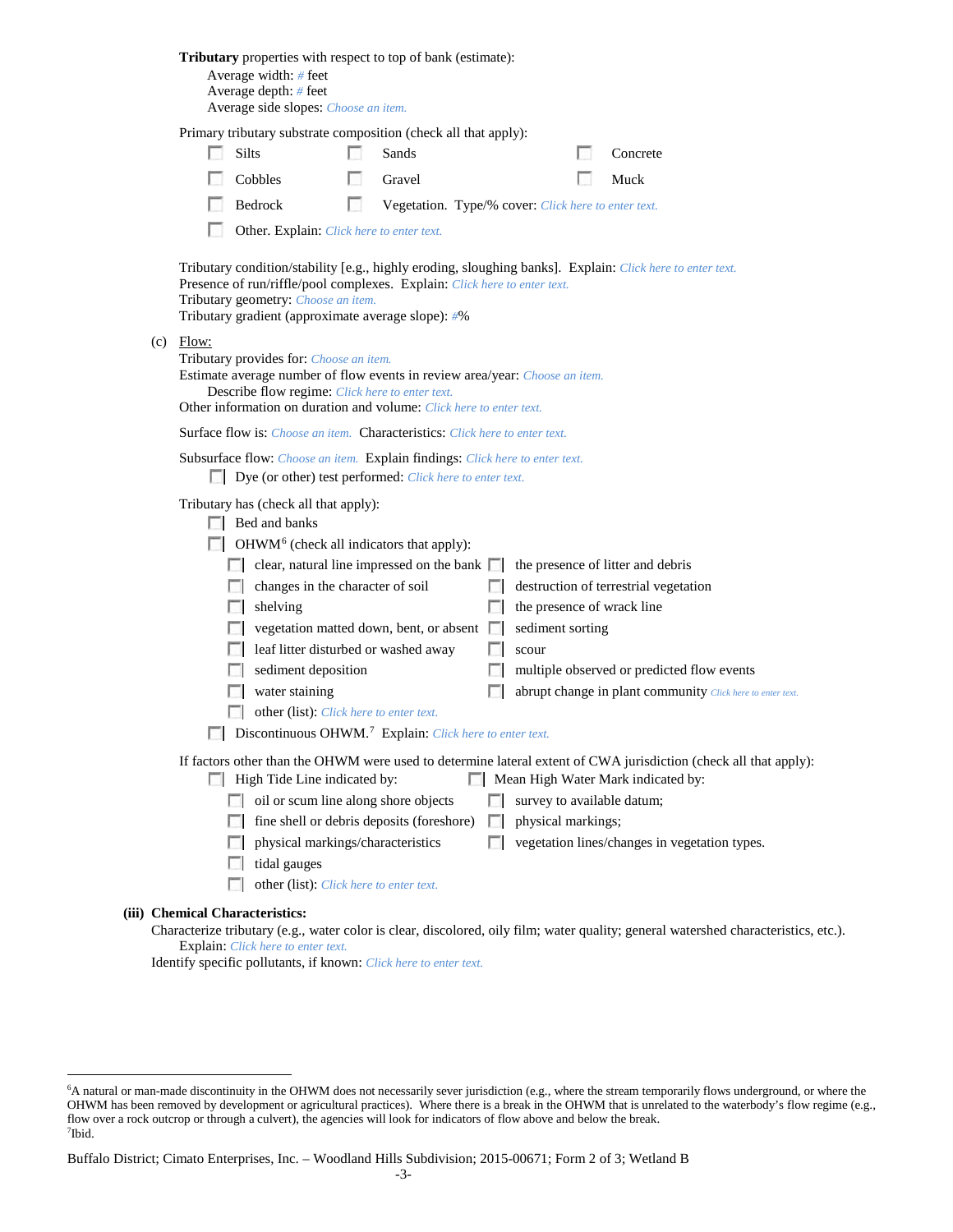### **(iv) Biological Characteristics. Channel supports (check all that apply):**

- Riparian corridor. Characteristics (type, average width): *Click here to enter text.*
- Wetland fringe. Characteristics: *Click here to enter text.*
- Habitat for:
	- Federally Listed species. Explain findings: *Click here to enter text.*
	- Fish/spawn areas. Explain findings: *Click here to enter text.*
	- п. Other environmentally-sensitive species. Explain findings: *Click here to enter text.*
	- n Aquatic/wildlife diversity. Explain findings: *Click here to enter text.*

### **2. Characteristics of wetlands adjacent to non-TNW that flow directly or indirectly into TNW**

### **(i) Physical Characteristics:**

- (a) General Wetland Characteristics:
	- Properties:
		- Wetland size: 0.852 acres Wetland type. Explain: Palustrine scrub-shrub Wetland quality. Explain: Moderate
		- Project wetlands cross or serve as state boundaries. Explain: *Click here to enter text.*
- (b) General Flow Relationship with Non-TNW: Flow is: Ephemeral Flow Explain: Wetland B releases flow into the unnamed tributary after rain fall and snow melt.

Surface flow is: Discrete and Confined

Characteristics: Wetland B directly abuts the unnamed tributary. The tributary has defined bed and banks and further downstream flows through a culvert.

Subsurface flow: No Explain findings: No subsurface flow is present on site.

Dye (or other) test performed: *Click here to enter text.*

- (c) Wetland Adjacency Determination with Non-TNW:
	- $\nabla$  Directly abutting
	- Not directly abutting

Discrete wetland hydrologic connection. Explain: *Click here to enter text.* 

- Ecological connection. Explain: *Click here to enter text.*
- Separated by berm/barrier. Explain: *Click here to enter text.*
- (d) Proximity (Relationship) to TNW

Project wetlands are 10-15 river miles from TNW. Project waters are 10-15 aerial (straight) miles from TNW. Flow is from: Wetland to Navigable Waters Estimate approximate location of wetland as within the 100 - 500-year floodplain.

# **(ii) Chemical Characteristics:**

Characterize wetland system (e.g., water color is clear, brown, oil film on surface; water quality; general watershed characteristics; etc.). Explain: Water was clear on the day of the site visit.

Identify specific pollutants, if known: *Click here to enter text.*

## **(iii) Biological Characteristics. Wetland supports (check all that apply):**

Riparian buffer. Characteristics (type, average width): *Click here to enter text.*

- $\triangledown$  Vegetation type/percent cover. Explain: emergent and scrub-shrub vegetation are supported by this wetland
- $\Box$  Habitat for:

Federally Listed species. Explain findings: *Click here to enter text.*

- Fish/spawn areas. Explain findings: *Click here to enter text*.
- Other environmentally-sensitive species. Explain findings: *Click here to enter text.*
- Aquatic/wildlife diversity. Explain findings: *Click here to enter text.*

## **3. Characteristics of all wetlands adjacent to the tributary (if any)**

All wetland(s) being considered in the cumulative analysis: 1 Approximately (0.852) acres in total are being considered in the cumulative analysis.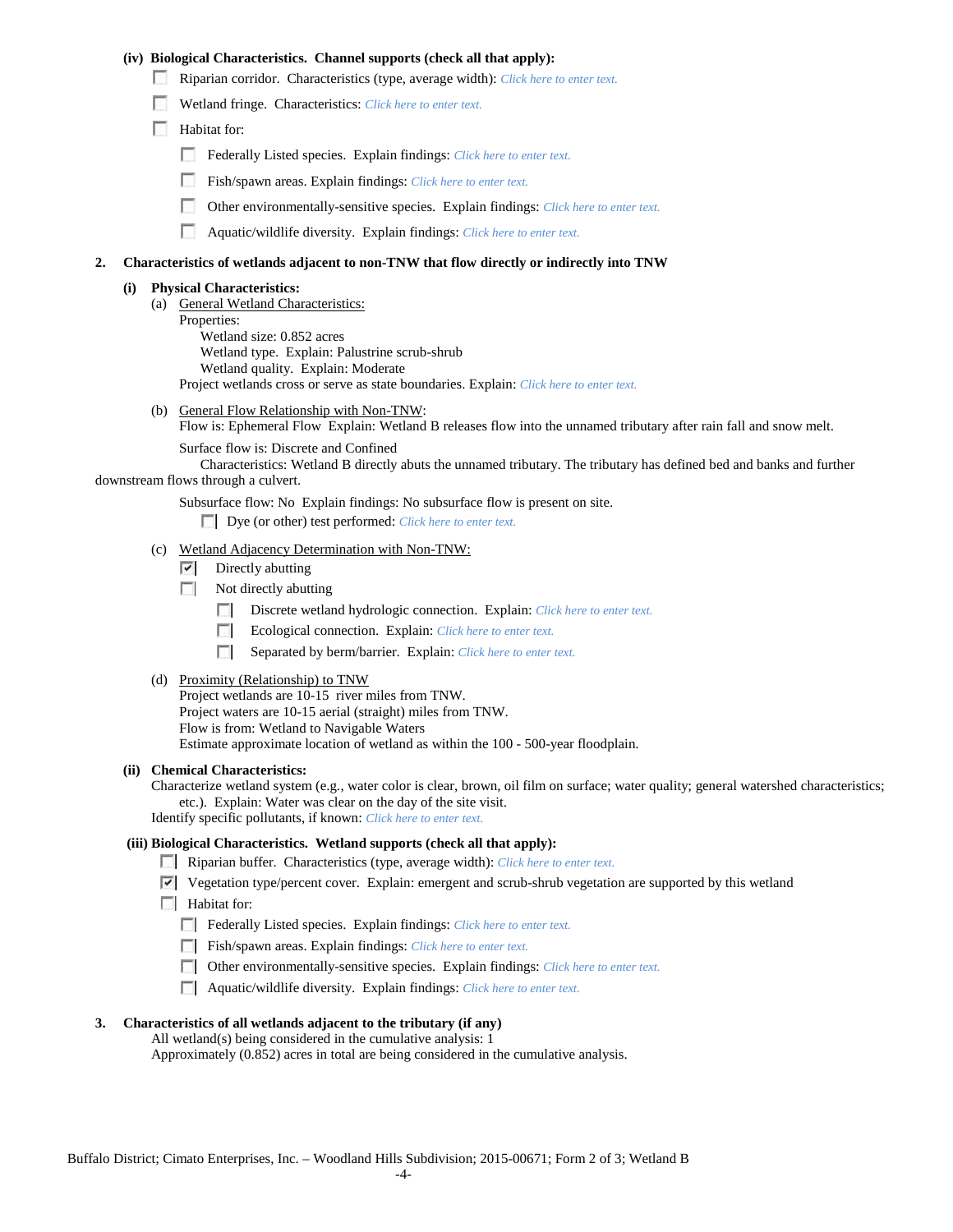For each wetland, specify the following:

| Directly abuts? $(Y/N)$ | Size (in acres) | Directly abuts? $(Y/N)$ | Size (in acres) |
|-------------------------|-----------------|-------------------------|-----------------|
| Yes                     | 0.852           | Y/N                     |                 |
| Y/N                     |                 | Y/N                     |                 |
| Y/N                     |                 | Y/N                     |                 |
| Y/N                     |                 | Y/N                     |                 |

Summarize overall biological, chemical and physical functions being performed: *Click here to enter text.*

### **C. SIGNIFICANT NEXUS DETERMINATION**

**A significant nexus analysis will assess the flow characteristics and functions of the tributary itself and the functions performed by any wetlands adjacent to the tributary to determine if they significantly affect the chemical, physical, and biological integrity of a TNW. For each of the following situations, a significant nexus exists if the tributary, in combination with all of its adjacent wetlands, has more than a speculative or insubstantial effect on the chemical, physical and/or biological integrity of a TNW. Considerations when evaluating significant nexus include, but are not limited to the volume, duration, and frequency of the flow of water in the tributary and its proximity to a TNW, and the functions performed by the tributary and all its adjacent wetlands. It is not appropriate to determine significant nexus based solely on any specific threshold of distance (e.g. between a tributary and its adjacent wetland or between a tributary and the TNW). Similarly, the fact an adjacent wetland lies within or outside of a floodplain is not solely determinative of significant nexus.** 

#### **Draw connections between the features documented and the effects on the TNW, as identified in the** *Rapanos* **Guidance and discussed in the Instructional Guidebook. Factors to consider include, for example:**

- Does the tributary, in combination with its adjacent wetlands (if any), have the capacity to carry pollutants or flood waters to TNWs, or to reduce the amount of pollutants or flood waters reaching a TNW?
- Does the tributary, in combination with its adjacent wetlands (if any), provide habitat and lifecycle support functions for fish and other species, such as feeding, nesting, spawning, or rearing young for species that are present in the TNW?
- Does the tributary, in combination with its adjacent wetlands (if any), have the capacity to transfer nutrients and organic carbon that support downstream foodwebs?
- Does the tributary, in combination with its adjacent wetlands (if any), have other relationships to the physical, chemical, or biological integrity of the TNW?

#### *Note: the above list of considerations is not inclusive and other functions observed or known to occur should be documented below:*

- **1. Significant nexus findings for non-RPW that has no adjacent wetlands and flows directly or indirectly into TNWs.** Explain findings of presence or absence of significant nexus below, based on the tributary itself, then go to Section III.D: *Click here to enter text.*
- **2. Significant nexus findings for non-RPW and its adjacent wetlands, where the non-RPW flows directly or indirectly into TNWs.**  Explain findings of presence or absence of significant nexus below, based on the tributary in combination with all of its adjacent wetlands, then go to Section III.D:

The relevant reach for the significant nexus determination is from Wetlands B to the Erie Canal, a TNW. The flow from Wetland B continues off site into an unnamed tributary to Ransom Creek, to Erie Canal.

#### SIGNIFICANT FACTORS

Does the tributary, in combination with its adjacent wetlands (if any), have the capacity to carry pollutants or flood waters to TNWs, or to reduce the amount of pollutants or flood waters reaching a TNW?

Yes, the unnamed tributary receiving flow from Wetland B, within approximately 1,000 feet downstream from the site receives enough surface water runoff to then be characterized as an RPW. Wetlands B, and the unnamed stream that it abuts, were found to influence the capacity of the RPW downstream portion to carry pollutants or flood waters to Erie Canal based on proximity, flow, drainage area, and adjacent wetland characteristics.

#### Wetlands:

Wetland B occurs entirely within the boundaries of the 55 acre site. The 0.852 acre wetland is characterized as a seasonally saturated palustrine scrub-shrub wetland. Wetland B directly abuts the headwaters of the unnamed tributary (the non-RPW portion) to Ransom Creek. Functioning as a headwater wetland, the wetland serves as the primary collector and processor of organic matter for downstream waters. The storage and transformation of organic matter is important because it prevents downstream water quality degradation as a result of excess organic matter. The September 9, 2015 site visit showed the wetland in a 40-50 percent inundated condition, slowly releasing water to its primary drainage. The wetland was functioning well to moderate downstream flows and has the capacity to recharge local groundwater. Flood attenuation /runoff storage, pollutant trapping/water quality, removal of suspended solids, dissolved solids, toxins and retention/treatment of nitrogen and phosphorus, functions are considered to be moderate for Wetland B. The water quality of receiving waters is strongly influenced by the quality of water coming from the headwater streams and wetlands that feed into them. Wildlife habitat functions are considered to be moderate.

Does the tributary, in combination with its adjacent wetlands (if any), provide habitat and lifecycle support functions for fish and other species, such as feeding, nesting, spawning, or rearing young for species that are present in the TNW?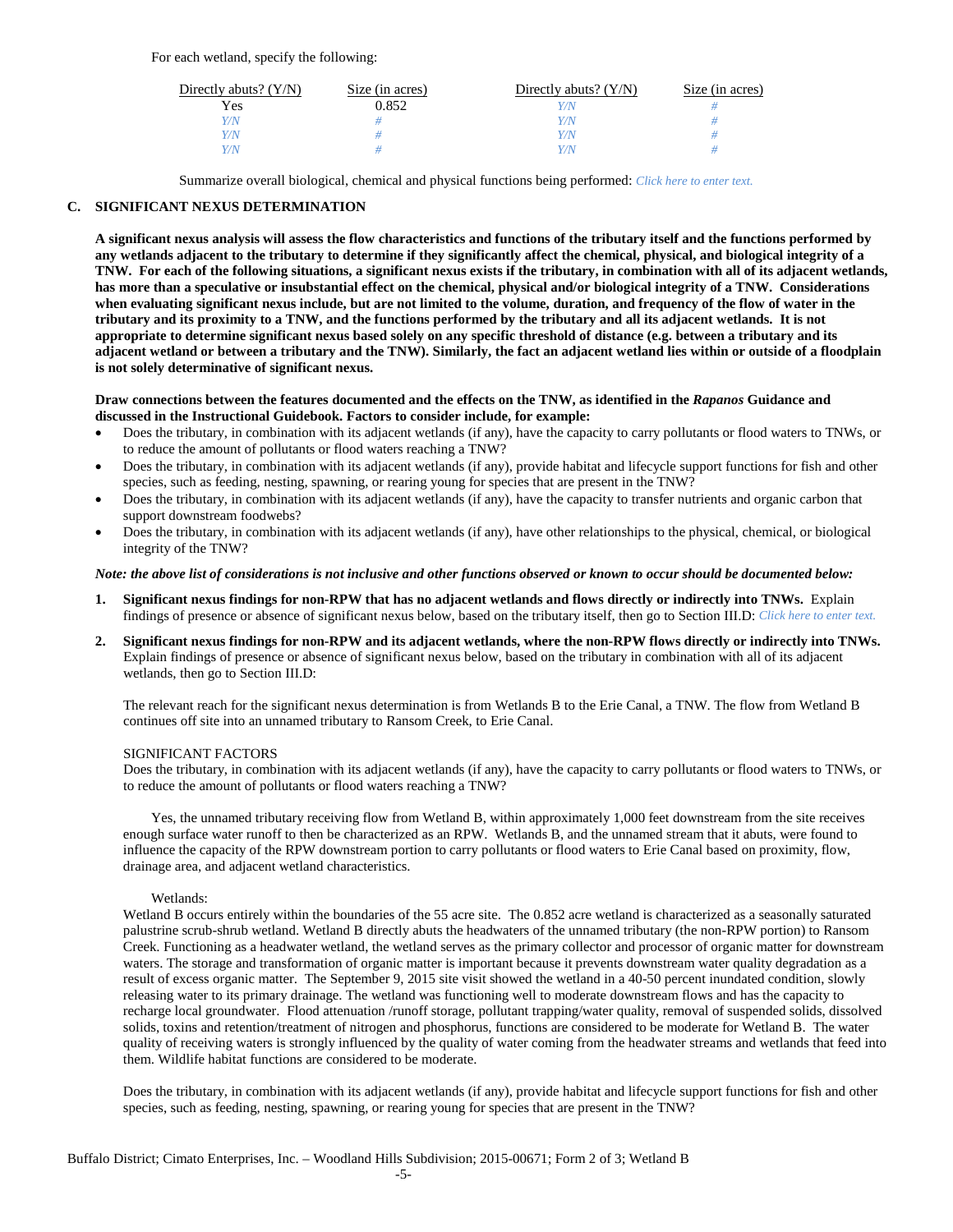Yes. Unnamed tributary which carries the flow from Wetland B flows directly into Ransom Creek (RPW). Ransom Creek flows directly into Erie Canal (TNW). Given the flow regime and the relative close proximity to Erie Canal, the unnamed tributary and its associated wetland, through its capacity to store, process, and transport food and nutrients and their capacity to treat stormwater runoff plays an important cumulative role in improving water quality and providing habitat and lifecycle support functions for fish and other species present in Erie Canal. In addition, an examination of the aerial photographs indicate there are no significant fish barriers between the the unnamed tributary and Erie Canal. As a result it is likely that Lake Erie fish species would also be found within the perennial tributary (Ransom Creek) for which the unnamed tributary and its wetland drain into. These species would be there specifically for such activities such as feeding, nesting, and spawning.

Does the tributary, in combination with its adjacent wetlands (if any), have the capacity to transfer nutrients and organic carbon that support downstream foodwebs?

Yes, functioning as a headwater wetlands, the 0.852-acre Wetland B serves as the primary collectors and processors of organic matter and nutrients for downstream waters. The storage and transformation of organic matter is important to these types of systems because it prevents downstream water quality degradation as a result of excess organic matter. It also transforms unusable organic matter (inorganic carbon) into food for aquatic organisms (organic carbon). The September 9, 2015 site visit showed the wetland in a 40-50 percent inundated condition, slowly releasing water to its primary drainage. The wetland was functioning well to moderate downstream flows preventing excess organic matter from reaching downstream waters. In addition, this system is also functioning to retain and process excess nutrients, such as nitrogen and phosphorus, transforming them into biologically useful forms that are slowly released to downstream waters.

**3. Significant nexus findings for wetlands adjacent to an RPW but that do not directly abut the RPW.** Explain findings of presence or absence of significant nexus below, based on the tributary in combination with all of its adjacent wetlands, then go to Section III.D: *Click here to enter text.*

## **D. DETERMINATIONS OF JURISDICTIONAL FINDINGS. THE SUBJECT WATERS/WETLANDS ARE (CHECK ALL THAT APPLY):**

- **1. TNWs and Adjacent Wetlands.** Check all that apply and provide size estimates in review area:
	- TNWs: *#* linear feet *#* width (ft), Or, *#* acres.
	- Wetlands adjacent to TNWs: *#* acres.

## **2. RPWs that flow directly or indirectly into TNWs.**

- Tributaries of TNWs where tributaries typically flow year-round are jurisdictional. Provide data and rationale indicating that tributary is perennial: *Click here to enter text.*.
- Tributaries of TNW where tributaries have continuous flow "seasonally" (e.g., typically three months each year) are jurisdictional. Data supporting this conclusion is provided at Section III.B. Provide rationale indicating that tributary flows seasonally: *Click here to enter text.*.

Provide estimates for jurisdictional waters in the review area (check all that apply):

- Tributary waters: # linear feet # width (ft).
- Other non-wetland waters: *#* acres.

Identify type(s) of waters: *Click here to enter text.*

## **3. Non-RPWs[8](#page-13-0) that flow directly or indirectly into TNWs.**

**Nationary** Waterbody that is not a TNW or an RPW, but flows directly or indirectly into a TNW, and it has a significant nexus with a TNW is jurisdictional. Data supporting this conclusion is provided at Section III.C.

Provide estimates for jurisdictional waters within the review area (check all that apply):

- Tributary waters: # linear feet # width (ft).
- Other non-wetland waters: *#* acres.

Identify type(s) of waters: *Click here to enter text.*

## **4. Wetlands directly abutting an RPW that flow directly or indirectly into TNWs.**

Wetlands directly abut RPW and thus are jurisdictional as adjacent wetlands.

- Wetlands directly abutting an RPW where tributaries typically flow year-round. Provide data and rationale indicating that tributary is perennial in Section III.D.2, above. Provide rationale indicating that wetland is directly abutting an RPW: *Click here to enter text.*
- **T** Wetlands directly abutting an RPW where tributaries typically flow "seasonally." Provide data indicating that tributary is seasonal in Section III.B and rationale in Section III.D.2, above. Provide rationale indicating that wetland is directly abutting an RPW: *Click here to enter text.*

Provide acreage estimates for jurisdictional wetlands in the review area: *#* acres.

**5. Wetlands adjacent to but not directly abutting an RPW that flow directly or indirectly into TNWs.**

<span id="page-13-0"></span> $\frac{1}{8}$ See Footnote # 3.

Buffalo District; Cimato Enterprises, Inc. – Woodland Hills Subdivision; 2015-00671; Form 2 of 3; Wetland B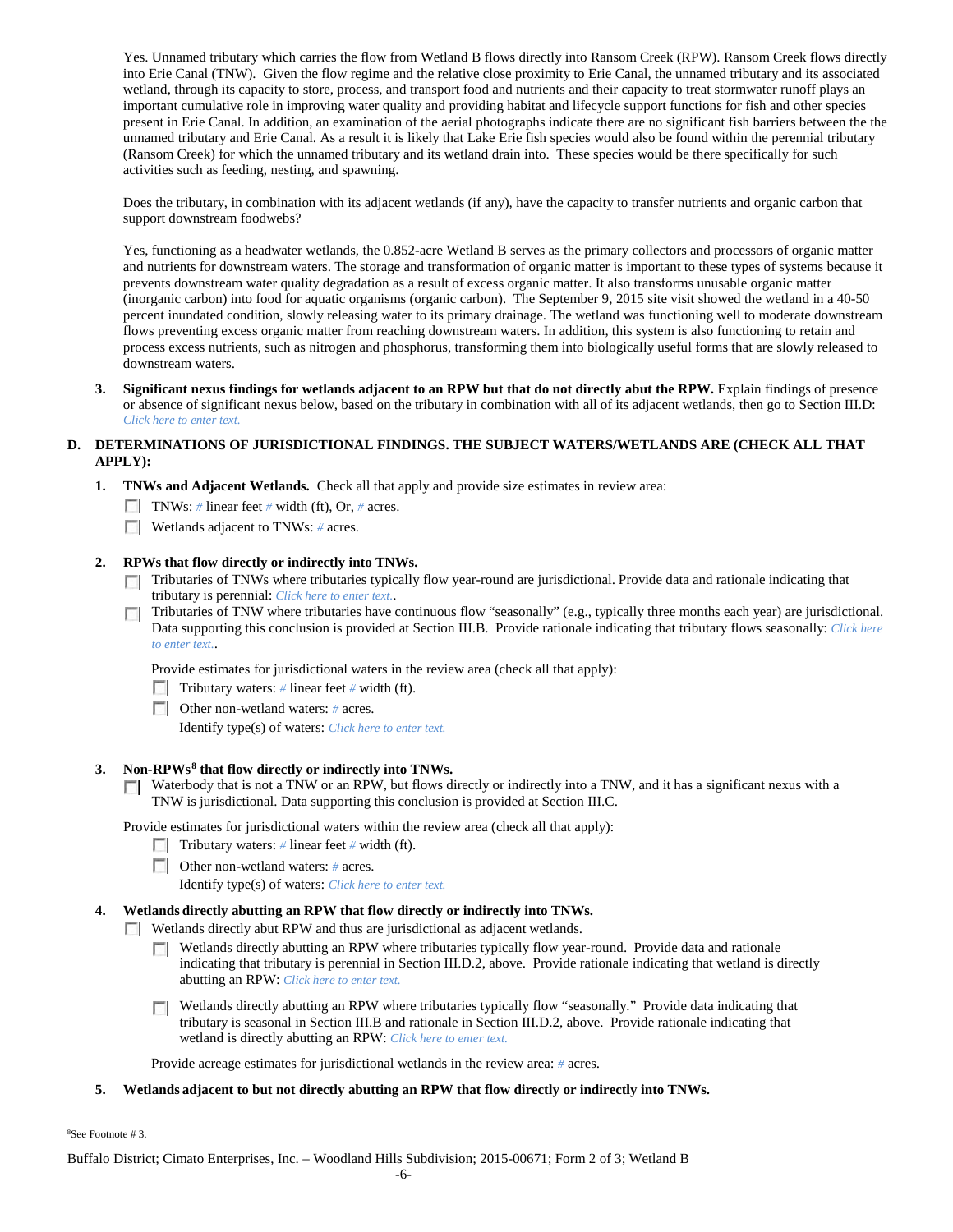$\Box$  Wetlands that do not directly abut an RPW, but when considered in combination with the tributary to which they are adjacent and with similarly situated adjacent wetlands, have a significant nexus with a TNW are jurisidictional. Data supporting this conclusion is provided at Section III.C.

Provide acreage estimates for jurisdictional wetlands in the review area: *#* acres.

### **6. Wetlands adjacent to non-RPWs that flow directly or indirectly into TNWs.**

Wetlands adjacent to such waters, and have when considered in combination with the tributary to which they are adjacent and with similarly situated adjacent wetlands, have a significant nexus with a TNW are jurisdictional. Data supporting this conclusion is provided at Section III.C.

Provide estimates for jurisdictional wetlands in the review area: 0.852 acres.

## **7. Impoundments of jurisdictional waters. [9](#page-14-0)**

As a general rule, the impoundment of a jurisdictional tributary remains jurisdictional.

- Demonstrate that impoundment was created from "waters of the U.S.," or
- n Demonstrate that water meets the criteria for one of the categories presented above (1-6), or
- m. Demonstrate that water is isolated with a nexus to commerce (see E below).

### **E. ISOLATED [INTERSTATE OR INTRA-STATE] WATERS, INCLUDING ISOLATED WETLANDS, THE USE, DEGRADATION OR DESTRUCTION OF WHICH COULD AFFECT INTERSTATE COMMERCE, INCLUDING ANY SUCH WATERS (CHECK ALL THAT APPLY):[10](#page-14-1)**

which are or could be used by interstate or foreign travelers for recreational or other purposes.

- from which fish or shellfish are or could be taken and sold in interstate or foreign commerce.
- $\Box$  which are or could be used for industrial purposes by industries in interstate commerce.
- Interstate isolated waters.Explain: *Click here to enter text.*
- Other factors.Explain: *Click here to enter text.*

#### **Identify water body and summarize rationale supporting determination:** *Click here to enter text.*

Provide estimates for jurisdictional waters in the review area (check all that apply):

Tributary waters: # linear feet # width (ft).

Other non-wetland waters: *#* acres.

Identify type(s) of waters: *Click here to enter text.*

Wetlands: # acres.

## **F. NON-JURISDICTIONAL WATERS, INCLUDING WETLANDS (CHECK ALL THAT APPLY):**

If potential wetlands were assessed within the review area, these areas did not meet the criteria in the 1987 Corps of Engineers Wetland Delineation Manual and/or appropriate Regional Supplements.

n Review area included isolated waters with no substantial nexus to interstate (or foreign) commerce.

Prior to the Jan 2001 Supreme Court decision in "*SWANCC*," the review area would have been regulated based solely on the г "Migratory Bird Rule" (MBR).

П Waters do not meet the "Significant Nexus" standard, where such a finding is required for jurisdiction. Explain: *Click here to enter text.* 

**In** Other: (explain, if not covered above): *Click here to enter text.*

Provide acreage estimates for non-jurisdictional waters in the review area, where the sole potential basis of jurisdiction is the MBR factors (i.e., presence of migratory birds, presence of endangered species, use of water for irrigated agriculture), using best professional judgment (check all that apply):

Non-wetland waters (i.e., rivers, streams): *#* linear feet *#* width (ft).

**Lakes/ponds:** # acres.

Other non-wetland waters: *#* acres. List type of aquatic resource: *Click here to enter text.*.

Wetlands: *#* acres.

Provide acreage estimates for non-jurisdictional waters in the review area that do not meet the "Significant Nexus" standard, where such a finding is required for jurisdiction (check all that apply):

Non-wetland waters (i.e., rivers, streams): *#* linear feet *#* width (ft). Е

**Lakes/ponds:** # acres.

<span id="page-14-1"></span><sup>10</sup> Prior to asserting or declining CWA jurisdiction based solely on this category, Corps Districts will elevate the action to Corps and EPA HQ for review consistent with the process described in the Corps/EPA *Memorandum Regarding CWA Act Jurisdiction Following Rapanos.*

<span id="page-14-0"></span><sup>&</sup>lt;sup>9</sup> To complete the analysis refer to the key in Section III.D.6 of the Instructional Guidebook.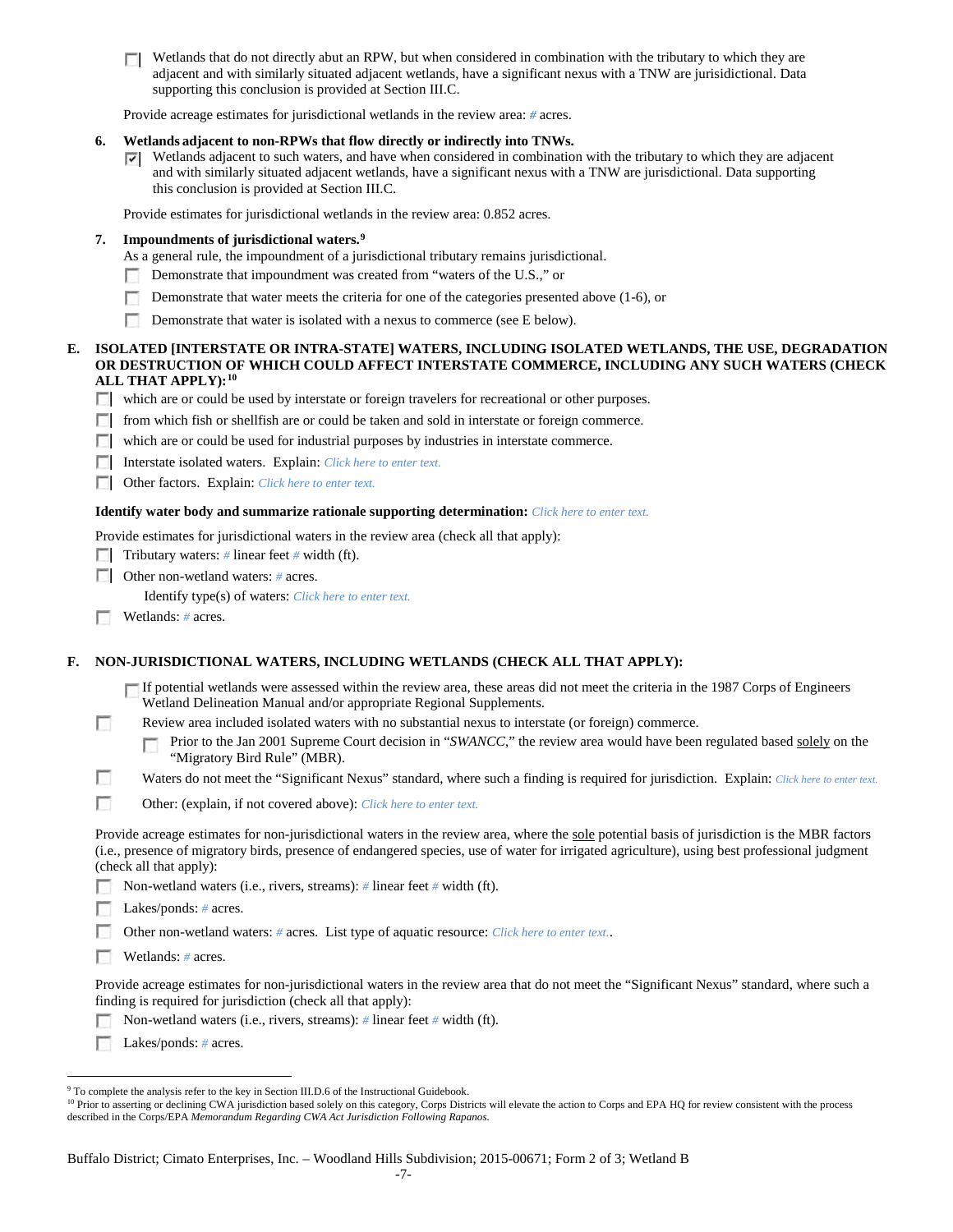- Other non-wetland waters: *#* acres. List type of aquatic resource: *Click here to enter text.*.
- Wetlands: # acres.

# **SECTION IV: DATA SOURCES.**

| A. SUPPORTING DATA. Data reviewed for JD (check all that apply - checked items shall be included in case file and, where checked and<br>requested, appropriately reference sources below): |
|--------------------------------------------------------------------------------------------------------------------------------------------------------------------------------------------|
| Maps, plans, plots or plat submitted by or on behalf of the applicant/consultant: Environmental Resources, LLC<br>⊽                                                                        |
| Data sheets prepared/submitted by or on behalf of the applicant/consultant.<br>⊽                                                                                                           |
| Office concurs with data sheets/delineation report.<br>⊽                                                                                                                                   |
| Office does not concur with data sheets/delineation report.                                                                                                                                |
| Data sheets prepared by the Corps: Click here to enter text.                                                                                                                               |
| Corps navigable waters' study: Click here to enter text.                                                                                                                                   |
| U.S. Geological Survey Hydrologic Atlas: Click here to enter text.                                                                                                                         |
| USGS NHD data.                                                                                                                                                                             |
| USGS 8 and 12 digit HUC maps.                                                                                                                                                              |
| U.S. Geological Survey map(s). Cite scale & quad name: $24k:1$ ; Lancaster<br>⊽                                                                                                            |
| USDA Natural Resources Conservation Service Soil Survey. Citation: Click here to enter text.                                                                                               |
| National wetlands inventory map(s). Cite name: Click here to enter text.                                                                                                                   |
| State/Local wetland inventory map(s): Click here to enter text.                                                                                                                            |
| FEMA/FIRM maps: Click here to enter text.                                                                                                                                                  |
| 100-year Floodplain Elevation is: Click here to enter text. (National Geodectic Vertical Datum of 1929)                                                                                    |
| Photographs: $\triangledown$ Aerial (Name & Date): Google Earth Pro (2016) and Bing Birds Eye (2016)<br>⊽                                                                                  |
| or $\overline{\mathbf{v}}$ Other (Name & Date): Environmental Resources, LLC (2015)                                                                                                        |
| Previous determination(s). File no. and date of response letter: Click here to enter text.                                                                                                 |
| Applicable/supporting case law: Click here to enter text.                                                                                                                                  |
| Applicable/supporting scientific literature: Click here to enter text.                                                                                                                     |
| Other information (please specify): Click here to enter text.<br>п                                                                                                                         |
| <b>B. ADDITIONAL COMMENTS TO SUPPORT JD:</b> Click here to enter text.                                                                                                                     |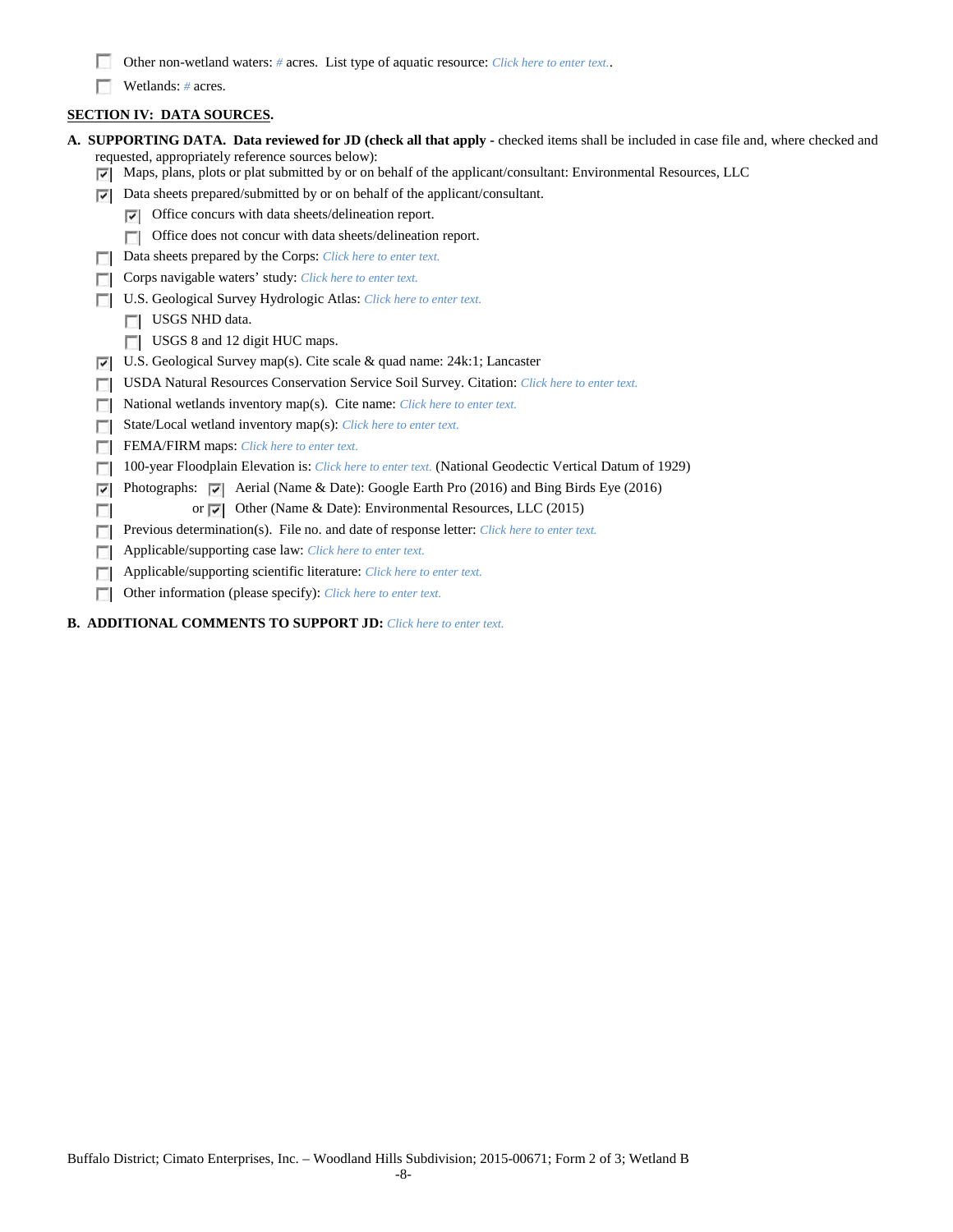July 28, 2016

Mikhail A. Boutsko Date Project Manager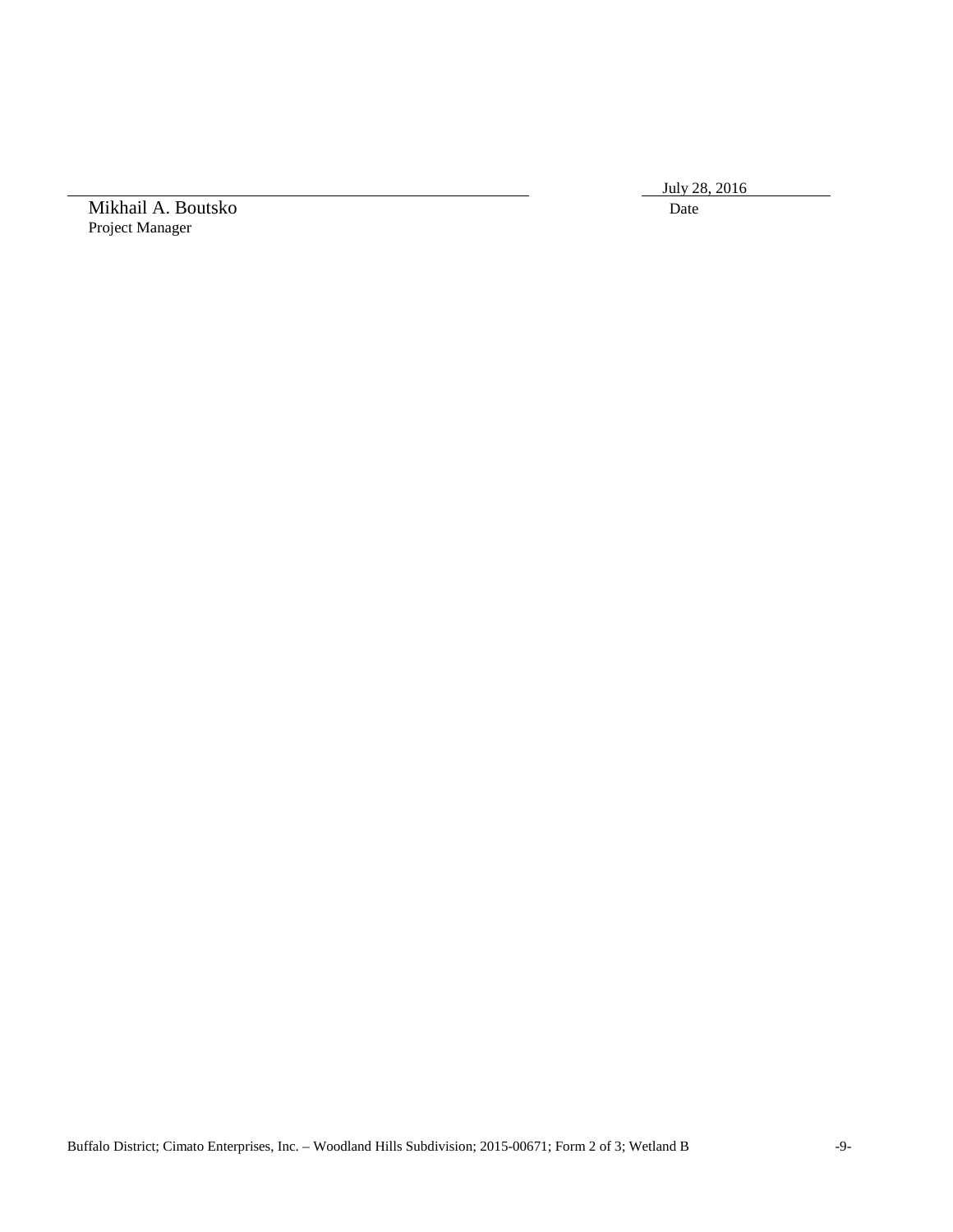### **APPROVED JURISDICTIONAL DETERMINATION FORM U.S. Army Corps of Engineers**

This form should be completed by following the instructions provided in Section IV of the JD Form Instructional Guidebook.

# **SECTION I: BACKGROUND INFORMATION**

## **A. REPORT COMPLETION DATE FOR APPROVED JURISDICTIONAL DETERMINATION (JD): July 12, 2016**

## **B. DISTRICT OFFICE, FILE NAME, AND NUMBER: Buffalo District; Cimato Enterprises, Inc. – Woodland Hills Subdivision; 2015-00671; Form 3 of 3; Wetlands A, C and D**

### **C. PROJECT LOCATION AND BACKGROUND INFORMATION:**

State: New York County/parish/borough: Erie City: Clarence Center coordinates of site (lat/long in degree decimal format): Lat. 42.98456 ° N, Long. -78.6741 ° W Universal Transverse Mercator: 17 Name of nearest waterbody: Got Creek

Name of nearest Traditional Navigable Water (TNW) into which the aquatic resource flows: Erie Canal Name of watershed or Hydrologic Unit Code (HUC): 04120104

- ⊽ Check if map/diagram of review area and/or potential jurisdictional areas is/are available upon request.
- Check if other sites (e.g., offsite mitigation sites, disposal sites, etc…) are associated with this action and are recorded on a different œ JD form

# **D. REVIEW PERFORMED FOR SITE EVALUATION (CHECK ALL THAT APPLY):**

- ⊽ Office (Desk) Determination. Date: July 12, 2016
- ⊽ Field Determination. Date(s): September 9, 2015, *Click here to enter a date.*

## **SECTION II: SUMMARY OF FINDINGS**

# **A. RHA SECTION 10 DETERMINATION OF JURISDICTION.**

There are no "*navigable waters of the U.S.*" within Rivers and Harbors Act (RHA) jurisdiction (as defined by 33 CFR part 329) in the review area. [*Required*]

- **IST** Waters subject to the ebb and flow of the tide.
- Waters are presently used, or have been used in the past, or may be susceptible for use to transport interstate or foreign commerce. Г Explain: *Click here to enter text.*

## **B. CWA SECTION 404 DETERMINATION OF JURISDICTION.**

There are "*waters of the U.S.*" within Clean Water Act (CWA) jurisdiction (as defined by 33 CFR part 328) in the review area. *[Required]*

- **1. Waters of the U.S.**
	- **a. Indicate presence of waters of U.S. in review area (check all that apply): [1](#page-17-0)**
- п TNWs, including territorial seas
- Wetlands adjacent to TNWs п
- Relatively permanent waters<sup>[2](#page-17-1)</sup> (RPWs) that flow directly or indirectly into TNWs n
- п Non-RPWs that flow directly or indirectly into TNWs
- Wetlands directly abutting RPWs that flow directly or indirectly into TNWs ⊽
- п Wetlands adjacent to but not directly abutting RPWs that flow directly or indirectly into TNWs
- г Wetlands adjacent to non-RPWs that flow directly or indirectly into TNWs
- n Impoundments of jurisdictional waters
- Isolated (interstate or intrastate) waters, including isolated wetlands n.
	- **b. Identify (estimate) size of waters of the U.S. in the review area:** Non-wetland waters: *#* linear feet: *#* width (ft) and/or *#* acres. Wetlands: 1.152 acres (Wetland C).
	- **c. Limits (boundaries) of jurisdiction** based on: 1987 Delineation Manual

Elevation of established OHWM (if known): *Click here to enter text.*

- **2. Non-regulated waters/wetlands (check if applicable):[3](#page-17-2)**
- Potentially jurisdictional waters and/or wetlands were assessed within the review area and determined to be not jurisdictional. Explain: Wetland A (0.659 acre) and Wetland D (0.242 acre) are small depressional wetlands. These wetland areas have no surface water outlets. Wetland A continues west off site and is located approximately 1,000 linear feet to the east of the nearest RPW, and is located

Buffalo District; Cimato Enterprises, Inc. – Woodland Hills Subdivision; 2015-00671; Form 3 of 3; Wetlands A, C and D

<span id="page-17-0"></span> <sup>1</sup> Boxes checked below shall be supported by completing the appropriate sections in Section III below.

<span id="page-17-2"></span><span id="page-17-1"></span><sup>&</sup>lt;sup>2</sup> For purposes of this form, an RPW is defined as a tributary that is not a TNW and that typically flows year-round or has continuous flow at least "seasonally" (e.g., typically 3 months). <sup>3</sup> Supporting documentation is presented in Section III.F.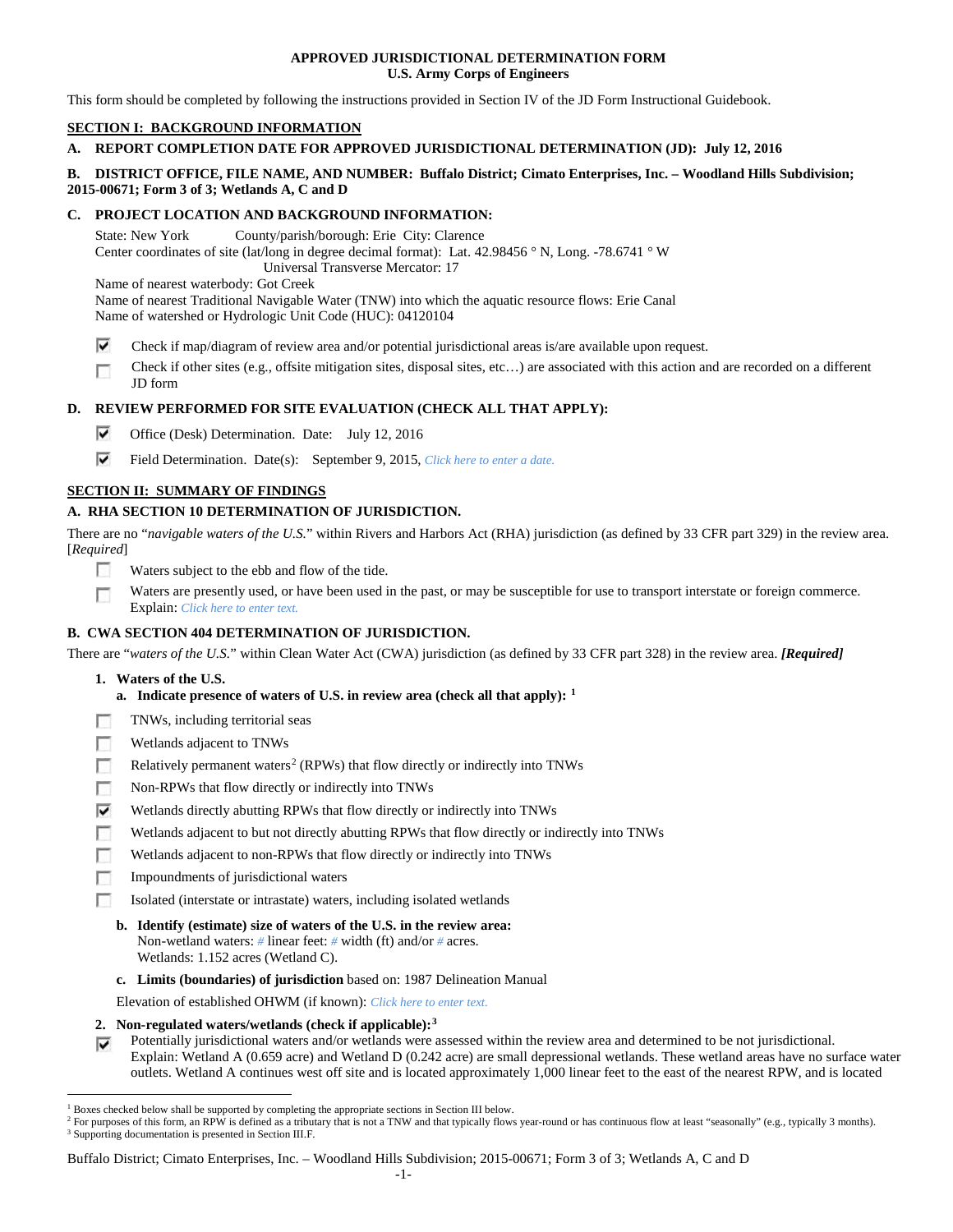approximately 170 linear feet to the southwest of Wetland B. Wetland D occurs entirely within the subject parcel. Wetland D is located approximately 700 linear feet to the east of the nearest RPW, and is located approximately 80 linear feet to the north of Wetland C. Wetlands A and D had no observable surface connections with any other waters on or off site. The underlying soils are Ovid silt loam. The somewhat poorly drained soils preclude the possibility of a shallow sub-surface hydrological connection to downstream waters. The surrounding area is highly developed and prevents the possibility of a biological connection; the distance to the nearest tributary prevents the possibility of a chemical connection to downstream waters. Therefore, Wetlands A and D have been determined to be isolated and were determined to have no substantial nexus to interstate or foreign commerce (as per CFR Title 33 Part 328.3(a)(i-iii)).

### **SECTION III: CWA ANALYSIS**

### **A. TNWs AND WETLANDS ADJACENT TO TNWs**

**The agencies will assert jurisdiction over TNWs and wetlands adjacent to TNWs. If the aquatic resource is a TNW, complete Section III.A.1 and Section III.D.1. only; if the aquatic resource is a wetland adjacent to a TNW, complete Sections III.A.1 and 2 and Section III.D.1.; otherwise, see Section III.B below**.

**1. TNW** 

Identify TNW: *Click here to enter text.* Summarize rationale supporting determination: *Click here to enter text.*

**2. Wetland adjacent to TNW**

Summarize rationale supporting conclusion that wetland is "adjacent": *Click here to enter text.*

## **B. CHARACTERISTICS OF TRIBUTARY (THAT IS NOT A TNW) AND ITS ADJACENT WETLANDS (IF ANY):**

**This section summarizes information regarding characteristics of the tributary and its adjacent wetlands, if any, and it helps determine whether or not the standards for jurisdiction established under Rapanos have been met.** 

**The agencies will assert jurisdiction over non-navigable tributaries of TNWs where the tributaries are "relatively permanent waters" (RPWs), i.e. tributaries that typically flow year-round or have continuous flow at least seasonally (e.g., typically 3 months). A wetland that directly abuts an RPW is also jurisdictional. If the aquatic resource is not a TNW, but has year-round (perennial) flow, skip to Section III.D.2. If the aquatic resource is a wetland directly abutting a tributary with perennial flow, skip to Section III.D.4.**

**A wetland that is adjacent to but that does not directly abut an RPW requires a significant nexus evaluation. Corps districts and EPA regions will include in the record any available information that documents the existence of a significant nexus between a relatively permanent tributary that is not perennial (and its adjacent wetlands if any) and a traditional navigable water, even though a significant nexus finding is not required as a matter of law.**

**If the waterbody[4](#page-18-0) is not an RPW, or a wetland directly abutting an RPW, a JD will require additional data to determine if the waterbody has a significant nexus with a TNW. If the tributary has adjacent wetlands, the significant nexus evaluation must consider the tributary in combination with all of its adjacent wetlands. This significant nexus evaluation that combines, for analytical purposes, the tributary and all of its adjacent wetlands is used whether the review area identified in the JD request is the tributary, or its adjacent wetlands, or both. If the JD covers a tributary with adjacent wetlands, complete Section III.B.1 for the tributary, Section III.B.2 for any onsite wetlands, and Section III.B.3 for all wetlands adjacent to that tributary, both onsite and offsite. The determination whether a significant nexus exists is determined in Section III.C below.**

- **1. Characteristics of non-TNWs that flow directly or indirectly into TNW**
	- **(i) General Area Conditions:** Watershed size: *# Choose an item.* Drainage area: *# Choose an item.*

Average annual rainfall: *#* inches Average annual snowfall: *#* inches

- **(ii) Physical Characteristics:**
	- (a) Relationship with TNW:
		- Tributary flows directly into TNW.
		- $\sim$ Tributary flows through *Choose an item.* tributaries before entering TNW.

Project waters are *Choose an item.* river miles from TNW. Project waters are *Choose an item.* river miles from RPW. Project waters are *Choose an item.* aerial (straight) miles from TNW. Project waters are *Choose an item.* aerial (straight) miles from RPW. Project waters cross or serve as state boundaries. Explain: *Click here to enter text.*

Identify flow route to TNW[5:](#page-18-1) *Click here to enter text.* Tributary stream order, if known: *Click here to enter text.*

(b) General Tributary Characteristics (check all that apply):

Buffalo District; Cimato Enterprises, Inc. – Woodland Hills Subdivision; 2015-00671; Form 3 of 3; Wetlands A, C and D

<span id="page-18-1"></span><span id="page-18-0"></span><sup>&</sup>lt;sup>4</sup> Note that the Instructional Guidebook contains additional information regarding swales, ditches, washes, and erosional features generally and in the arid West. <sup>5</sup> Flow route can be described by identifying, e.g., tributary a, which flows through the review area, to flow into tributary b, which then flows into TNW.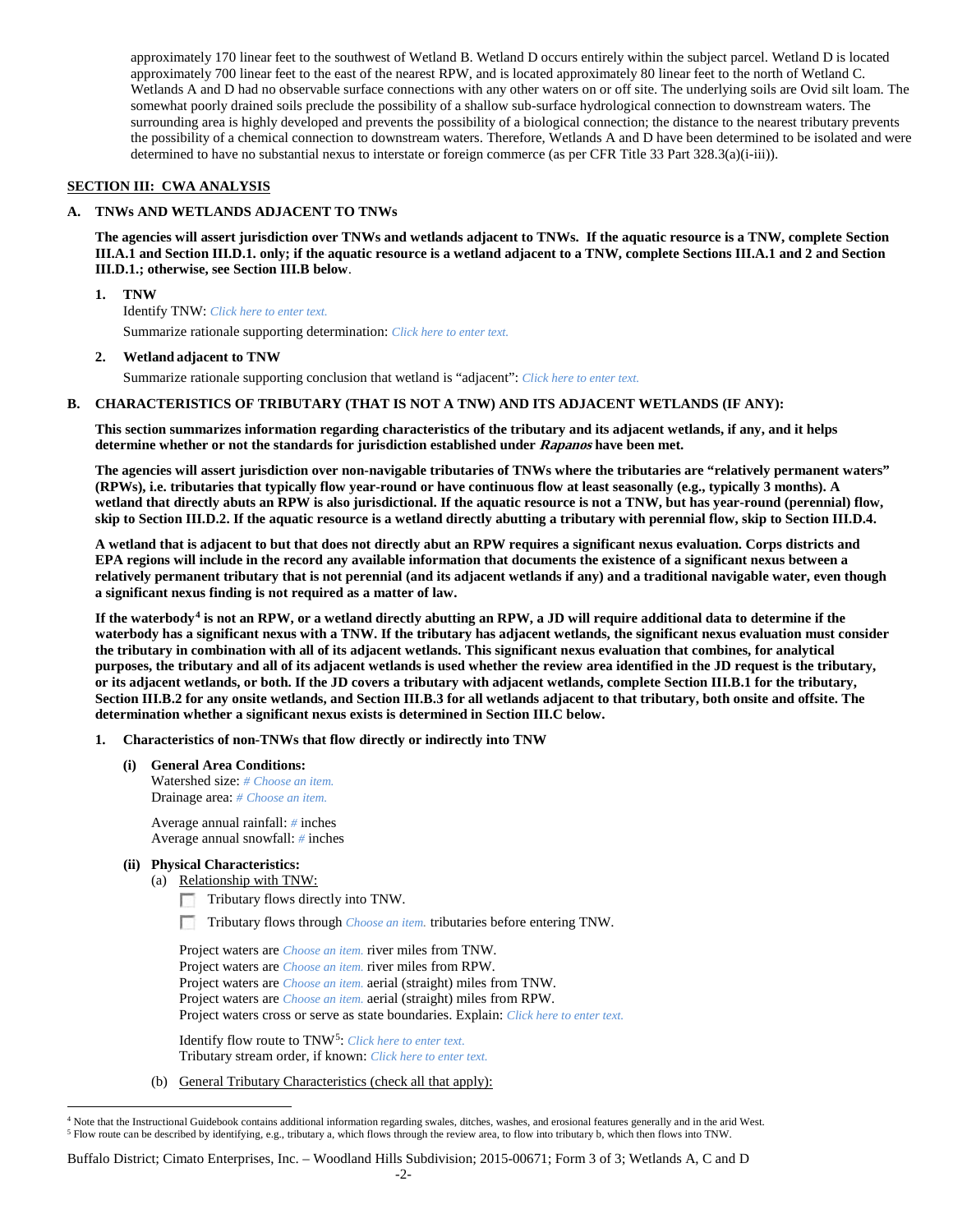| <b>Tributary</b> is:                                                                                                                                                                    |                                                                                          | Natural        |                                                                                                                                 |              |                                                                                           |                                                                                                           |  |  |  |
|-----------------------------------------------------------------------------------------------------------------------------------------------------------------------------------------|------------------------------------------------------------------------------------------|----------------|---------------------------------------------------------------------------------------------------------------------------------|--------------|-------------------------------------------------------------------------------------------|-----------------------------------------------------------------------------------------------------------|--|--|--|
|                                                                                                                                                                                         |                                                                                          |                |                                                                                                                                 |              | Artificial (man-made). Explain: Click here to enter text.                                 |                                                                                                           |  |  |  |
|                                                                                                                                                                                         |                                                                                          |                |                                                                                                                                 |              |                                                                                           |                                                                                                           |  |  |  |
| Manipulated (man-altered). Explain: Click here to enter text.                                                                                                                           |                                                                                          |                |                                                                                                                                 |              |                                                                                           |                                                                                                           |  |  |  |
|                                                                                                                                                                                         | Average width: # feet<br>Average depth: $#$ feet<br>Average side slopes: Choose an item. |                | <b>Tributary</b> properties with respect to top of bank (estimate):                                                             |              |                                                                                           |                                                                                                           |  |  |  |
|                                                                                                                                                                                         |                                                                                          |                | Primary tributary substrate composition (check all that apply):                                                                 |              |                                                                                           |                                                                                                           |  |  |  |
| Silts                                                                                                                                                                                   |                                                                                          |                | Sands                                                                                                                           |              |                                                                                           | Concrete                                                                                                  |  |  |  |
|                                                                                                                                                                                         | Cobbles                                                                                  | L.             | Gravel                                                                                                                          |              |                                                                                           | Muck                                                                                                      |  |  |  |
|                                                                                                                                                                                         | Bedrock                                                                                  | <b>COLLEGE</b> |                                                                                                                                 |              | Vegetation. Type/% cover: Click here to enter text.                                       |                                                                                                           |  |  |  |
|                                                                                                                                                                                         | Other. Explain: Click here to enter text.                                                |                |                                                                                                                                 |              |                                                                                           |                                                                                                           |  |  |  |
|                                                                                                                                                                                         | Tributary geometry: Choose an item.                                                      |                | Presence of run/riffle/pool complexes. Explain: Click here to enter text.<br>Tributary gradient (approximate average slope): #% |              |                                                                                           | Tributary condition/stability [e.g., highly eroding, sloughing banks]. Explain: Click here to enter text. |  |  |  |
| $(c)$ Flow:<br>Tributary provides for: Choose an item.                                                                                                                                  |                                                                                          |                | Describe flow regime: Click here to enter text.<br>Other information on duration and volume: Click here to enter text.          |              | Estimate average number of flow events in review area/year: Choose an item.               |                                                                                                           |  |  |  |
|                                                                                                                                                                                         |                                                                                          |                | Surface flow is: Choose an item. Characteristics: Click here to enter text.                                                     |              |                                                                                           |                                                                                                           |  |  |  |
|                                                                                                                                                                                         |                                                                                          |                | Dye (or other) test performed: Click here to enter text.                                                                        |              | Subsurface flow: Choose an item. Explain findings: Click here to enter text.              |                                                                                                           |  |  |  |
|                                                                                                                                                                                         | Tributary has (check all that apply):<br>$\Box$ Bed and banks                            |                | $\Box$ OHWM <sup>6</sup> (check all indicators that apply):                                                                     |              |                                                                                           |                                                                                                           |  |  |  |
|                                                                                                                                                                                         |                                                                                          |                |                                                                                                                                 |              | $\Box$ clear, natural line impressed on the bank $\Box$ the presence of litter and debris |                                                                                                           |  |  |  |
|                                                                                                                                                                                         | $\Box$ changes in the character of soil                                                  |                |                                                                                                                                 | $\mathbb{R}$ |                                                                                           | destruction of terrestrial vegetation                                                                     |  |  |  |
|                                                                                                                                                                                         | shelving                                                                                 |                |                                                                                                                                 | <b>ICE</b>   | the presence of wrack line                                                                |                                                                                                           |  |  |  |
|                                                                                                                                                                                         |                                                                                          |                |                                                                                                                                 |              | vegetation matted down, bent, or absent sediment sorting                                  |                                                                                                           |  |  |  |
|                                                                                                                                                                                         |                                                                                          |                | leaf litter disturbed or washed away                                                                                            |              | scour                                                                                     |                                                                                                           |  |  |  |
|                                                                                                                                                                                         | sediment deposition                                                                      |                |                                                                                                                                 |              |                                                                                           | multiple observed or predicted flow events                                                                |  |  |  |
|                                                                                                                                                                                         | water staining                                                                           |                |                                                                                                                                 |              |                                                                                           | abrupt change in plant community Click here to enter text.                                                |  |  |  |
| other (list): Click here to enter text.                                                                                                                                                 |                                                                                          |                |                                                                                                                                 |              |                                                                                           |                                                                                                           |  |  |  |
| Discontinuous OHWM. <sup>7</sup> Explain: Click here to enter text.<br>If factors other than the OHWM were used to determine lateral extent of CWA jurisdiction (check all that apply): |                                                                                          |                |                                                                                                                                 |              |                                                                                           |                                                                                                           |  |  |  |
|                                                                                                                                                                                         | High Tide Line indicated by:                                                             |                |                                                                                                                                 |              |                                                                                           | Mean High Water Mark indicated by:                                                                        |  |  |  |
|                                                                                                                                                                                         |                                                                                          |                | oil or scum line along shore objects                                                                                            |              | survey to available datum;                                                                |                                                                                                           |  |  |  |
|                                                                                                                                                                                         |                                                                                          |                | fine shell or debris deposits (foreshore)                                                                                       |              | physical markings;                                                                        |                                                                                                           |  |  |  |
|                                                                                                                                                                                         | physical markings/characteristics                                                        |                |                                                                                                                                 |              |                                                                                           | vegetation lines/changes in vegetation types.                                                             |  |  |  |
|                                                                                                                                                                                         | tidal gauges                                                                             |                |                                                                                                                                 |              |                                                                                           |                                                                                                           |  |  |  |
|                                                                                                                                                                                         | other (list): Click here to enter text.                                                  |                |                                                                                                                                 |              |                                                                                           |                                                                                                           |  |  |  |
| (iii) Chemical Characteristics:                                                                                                                                                         |                                                                                          |                |                                                                                                                                 |              |                                                                                           |                                                                                                           |  |  |  |

Characterize tributary (e.g., water color is clear, discolored, oily film; water quality; general watershed characteristics, etc.). Explain: *Click here to enter text.*

<span id="page-19-1"></span>Buffalo District; Cimato Enterprises, Inc. – Woodland Hills Subdivision; 2015-00671; Form 3 of 3; Wetlands A, C and D

<span id="page-19-0"></span> <sup>6</sup> <sup>6</sup>A natural or man-made discontinuity in the OHWM does not necessarily sever jurisdiction (e.g., where the stream temporarily flows underground, or where the OHWM has been removed by development or agricultural practices). Where there is a break in the OHWM that is unrelated to the waterbody's flow regime (e.g., flow over a rock outcrop or through a culvert), the agencies will look for indicators of flow above and below the break. 7 Ibid.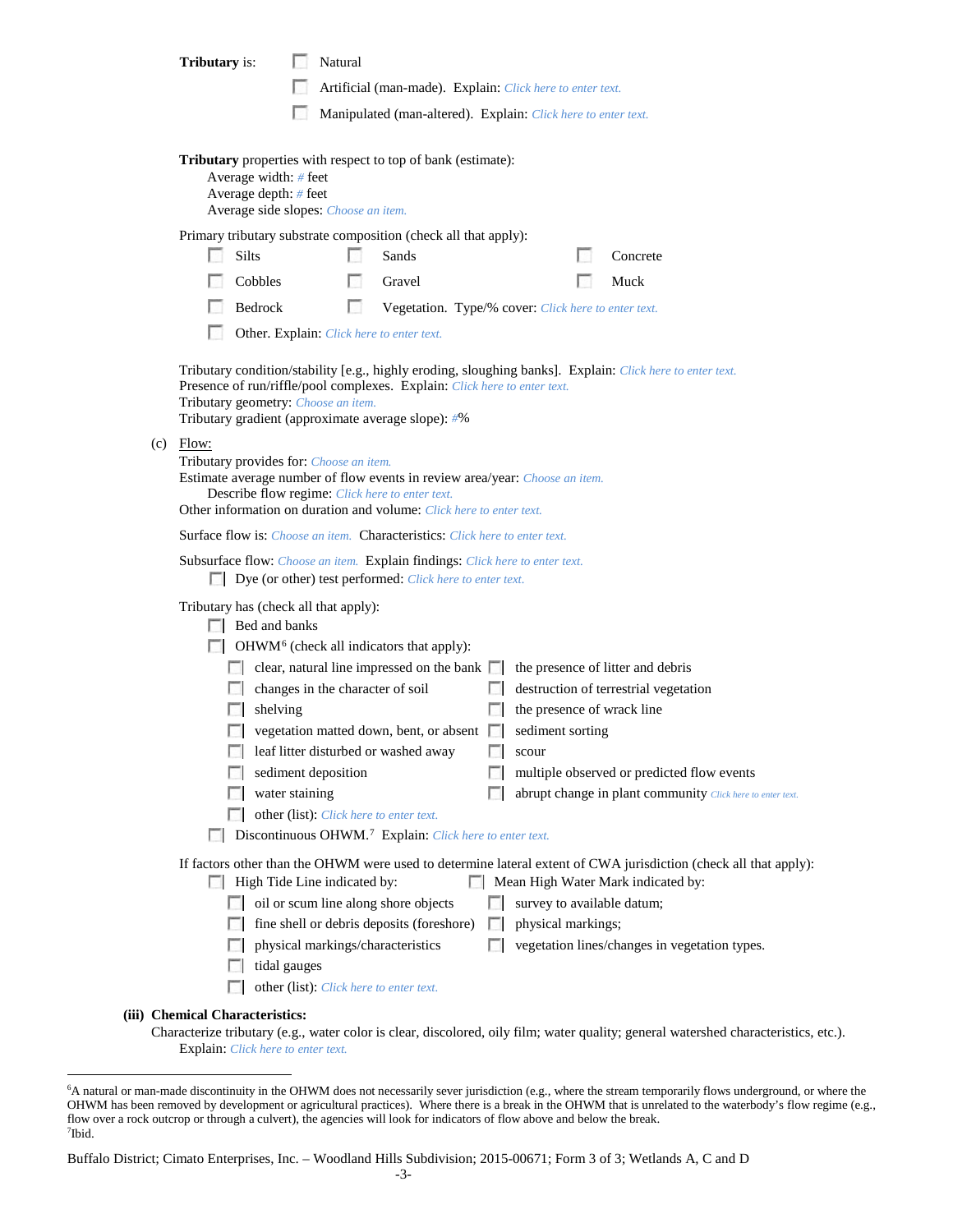Identify specific pollutants, if known: *Click here to enter text.*

#### **(iv) Biological Characteristics. Channel supports (check all that apply):**

- Riparian corridor. Characteristics (type, average width): *Click here to enter text.*
- Wetland fringe. Characteristics: *Click here to enter text.*
- **Habitat for:** 
	- Federally Listed species. Explain findings: *Click here to enter text.*
	- Fish/spawn areas. Explain findings: *Click here to enter text.*
	- Other environmentally-sensitive species. Explain findings: *Click here to enter text.*
	- m Aquatic/wildlife diversity. Explain findings: *Click here to enter text.*

#### **2. Characteristics of wetlands adjacent to non-TNW that flow directly or indirectly into TNW**

#### **(i) Physical Characteristics:**

- (a) General Wetland Characteristics: Properties: Wetland size: 1.152 acres Wetland type. Explain: Palustrine Scrub-shrub Wetland quality. Explain: moderate Project wetlands cross or serve as state boundaries. Explain: *Click here to enter text.*
- (b) General Flow Relationship with Non-TNW: Flow is: Ephemeral Flow Explain: Flow from Wetland C to the RPW occurs after rainfall and snowmelt

Surface flow is: Discrete and Confined Characteristics: *Click here to enter text.*

Subsurface flow: *Choose an item.* Explain findings: *Click here to enter text.* Dye (or other) test performed: *Click here to enter text.*

### (c) Wetland Adjacency Determination with Non-TNW:

- $\nabla$  Directly abutting
- Not directly abutting
	- Discrete wetland hydrologic connection. Explain: *Click here to enter text.*
	- **COLLEGE** Ecological connection. Explain: *Click here to enter text.*
	- $\sim$ Separated by berm/barrier. Explain: *Click here to enter text.*
- (d) Proximity (Relationship) to TNW

Project wetlands are 10-15 river miles from TNW. Project waters are 10-15 aerial (straight) miles from TNW. Flow is from: Wetland to Navigable Waters Estimate approximate location of wetland as within the 100 - 500-year floodplain.

#### **(ii) Chemical Characteristics:**

Characterize wetland system (e.g., water color is clear, brown, oil film on surface; water quality; general watershed characteristics; etc.). Explain: The water was clear on the day of the site visit

Identify specific pollutants, if known: *Click here to enter text.*

### **(iii) Biological Characteristics. Wetland supports (check all that apply):**

- Riparian buffer. Characteristics (type, average width): *Click here to enter text.*
- Vegetation type/percent cover. Explain: The wetland supports emergent and scrub-shrub vegetation
- $\Box$  Habitat for:
	- Federally Listed species. Explain findings: *Click here to enter text.*
	- Fish/spawn areas. Explain findings: *Click here to enter text.*
	- Other environmentally-sensitive species. Explain findings: *Click here to enter text.*
	- Aquatic/wildlife diversity. Explain findings: *Click here to enter text.*

#### **3. Characteristics of all wetlands adjacent to the tributary (if any)**

All wetland(s) being considered in the cumulative analysis: 1 Approximately (1.152) acres in total are being considered in the cumulative analysis.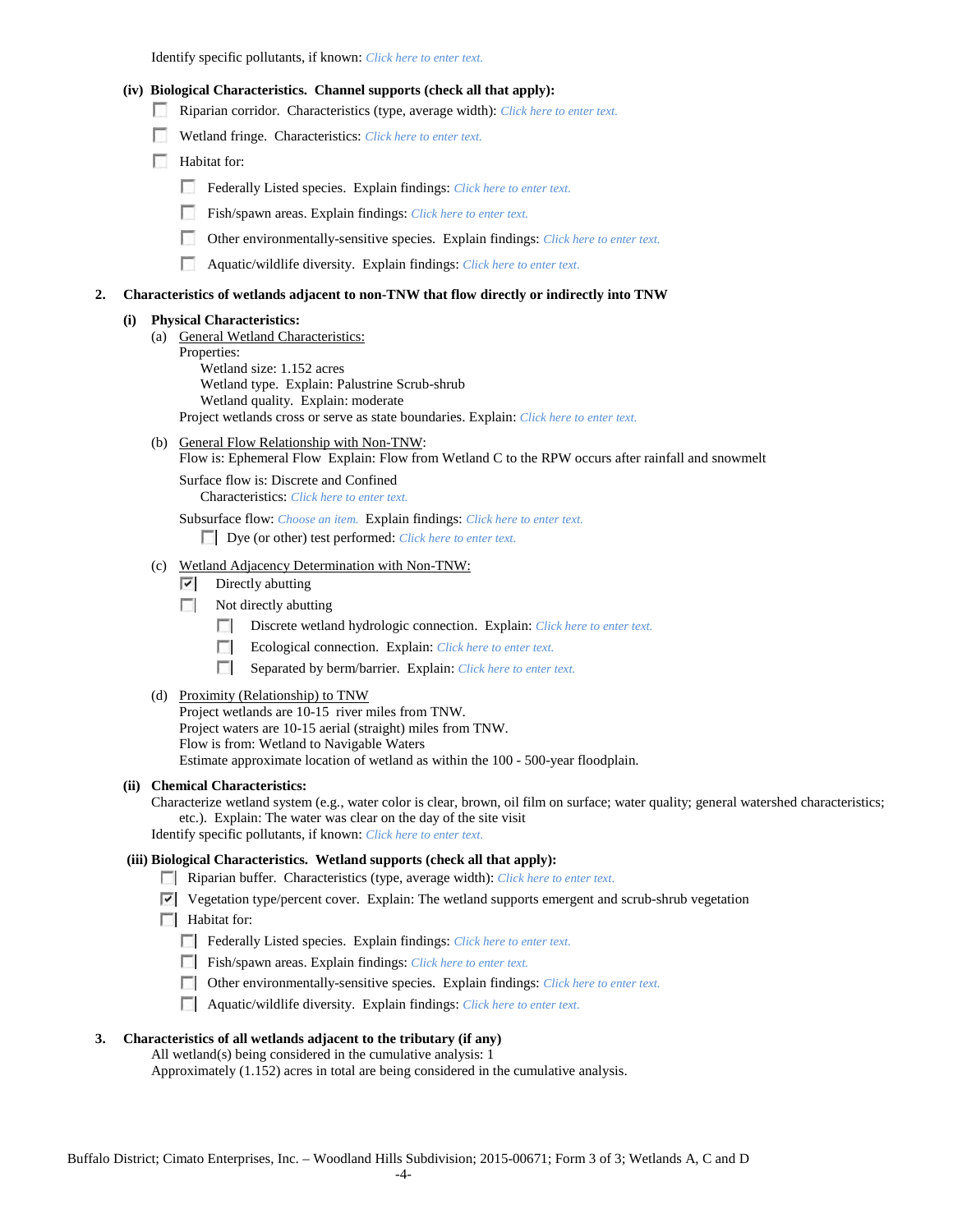For each wetland, specify the following:

| Directly abuts? $(Y/N)$ | Size (in acres) | Directly abuts? $(Y/N)$ | Size (in acres) |
|-------------------------|-----------------|-------------------------|-----------------|
| Yes                     | . . 152         | Y/N                     |                 |
| Y/N                     |                 | Y/N                     |                 |
| Y/N                     |                 | Y/N                     |                 |
| Y/N                     |                 | Y/N                     |                 |

Summarize overall biological, chemical and physical functions being performed: *Click here to enter text.*

# **C. SIGNIFICANT NEXUS DETERMINATION**

**A significant nexus analysis will assess the flow characteristics and functions of the tributary itself and the functions performed by any wetlands adjacent to the tributary to determine if they significantly affect the chemical, physical, and biological integrity of a TNW. For each of the following situations, a significant nexus exists if the tributary, in combination with all of its adjacent wetlands, has more than a speculative or insubstantial effect on the chemical, physical and/or biological integrity of a TNW. Considerations when evaluating significant nexus include, but are not limited to the volume, duration, and frequency of the flow of water in the tributary and its proximity to a TNW, and the functions performed by the tributary and all its adjacent wetlands. It is not appropriate to determine significant nexus based solely on any specific threshold of distance (e.g. between a tributary and its adjacent wetland or between a tributary and the TNW). Similarly, the fact an adjacent wetland lies within or outside of a floodplain is not solely determinative of significant nexus.** 

### **Draw connections between the features documented and the effects on the TNW, as identified in the** *Rapanos* **Guidance and discussed in the Instructional Guidebook. Factors to consider include, for example:**

- Does the tributary, in combination with its adjacent wetlands (if any), have the capacity to carry pollutants or flood waters to TNWs, or to reduce the amount of pollutants or flood waters reaching a TNW?
- Does the tributary, in combination with its adjacent wetlands (if any), provide habitat and lifecycle support functions for fish and other species, such as feeding, nesting, spawning, or rearing young for species that are present in the TNW?
- Does the tributary, in combination with its adjacent wetlands (if any), have the capacity to transfer nutrients and organic carbon that support downstream foodwebs?
- Does the tributary, in combination with its adjacent wetlands (if any), have other relationships to the physical, chemical, or biological integrity of the TNW?

### *Note: the above list of considerations is not inclusive and other functions observed or known to occur should be documented below:*

- **1. Significant nexus findings for non-RPW that has no adjacent wetlands and flows directly or indirectly into TNWs.** Explain findings of presence or absence of significant nexus below, based on the tributary itself, then go to Section III.D:
- **2. Significant nexus findings for non-RPW and its adjacent wetlands, where the non-RPW flows directly or indirectly into TNWs.**  Explain findings of presence or absence of significant nexus below, based on the tributary in combination with all of its adjacent wetlands, then go to Section III.D: *Click here to enter text.*
- **3. Significant nexus findings for wetlands adjacent to an RPW but that do not directly abut the RPW.** Explain findings of presence or absence of significant nexus below, based on the tributary in combination with all of its adjacent wetlands, then go to Section III.D: *Click here to enter text.*

## **D. DETERMINATIONS OF JURISDICTIONAL FINDINGS. THE SUBJECT WATERS/WETLANDS ARE (CHECK ALL THAT APPLY):**

- **1. TNWs and Adjacent Wetlands.** Check all that apply and provide size estimates in review area:
	- TNWs: *#* linear feet *#* width (ft), Or, *#* acres.
	- **Wetlands adjacent to TNWs: # acres.**
- **2. RPWs that flow directly or indirectly into TNWs.**
	- Tributaries of TNWs where tributaries typically flow year-round are jurisdictional. Provide data and rationale indicating that tributary is perennial: *Click here to enter text.*.
	- Tributaries of TNW where tributaries have continuous flow "seasonally" (e.g., typically three months each year) are jurisdictional. Data supporting this conclusion is provided at Section III.B. Provide rationale indicating that tributary flows seasonally: *Click here to enter text.*.

Provide estimates for jurisdictional waters in the review area (check all that apply):

- **Tributary waters:** # linear feet # width (ft).
- Other non-wetland waters: *#* acres.

Identify type(s) of waters: *Click here to enter text.*

## **3. Non-RPWs[8](#page-21-0) that flow directly or indirectly into TNWs.**

<span id="page-21-0"></span> $\frac{1}{8}$ See Footnote # 3.

Buffalo District; Cimato Enterprises, Inc. – Woodland Hills Subdivision; 2015-00671; Form 3 of 3; Wetlands A, C and D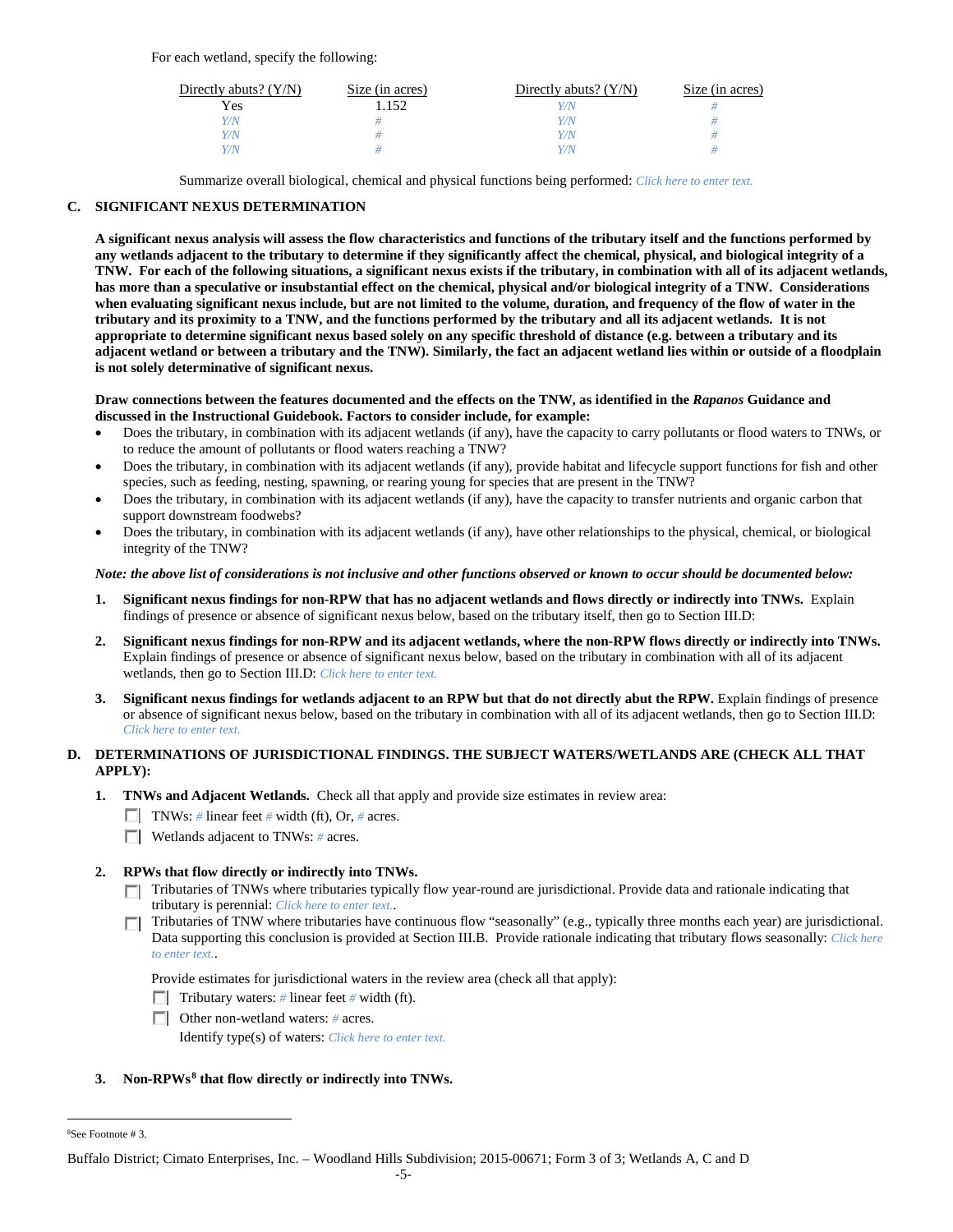$\Box$  Waterbody that is not a TNW or an RPW, but flows directly or indirectly into a TNW, and it has a significant nexus with a TNW is jurisdictional. Data supporting this conclusion is provided at Section III.C.

Provide estimates for jurisdictional waters within the review area (check all that apply):

- Tributary waters: # linear feet # width (ft).
- Other non-wetland waters: *#* acres.

Identify type(s) of waters: *Click here to enter text.*

### **4. Wetlands directly abutting an RPW that flow directly or indirectly into TNWs.**

- Wetlands directly abut RPW and thus are jurisdictional as adjacent wetlands.
	- **T** Wetlands directly abutting an RPW where tributaries typically flow year-round. Provide data and rationale indicating that tributary is perennial in Section III.D.2, above. Provide rationale indicating that wetland is directly abutting an RPW: *Click here to enter text.*
	- Wetlands directly abutting an RPW where tributaries typically flow "seasonally." Provide data indicating that tributary is seasonal in Section III.B and rationale in Section III.D.2, above. Provide rationale indicating that wetland is directly abutting an RPW: *Click here to enter text.*

Provide acreage estimates for jurisdictional wetlands in the review area: *#* acres.

- **5. Wetlands adjacent to but not directly abutting an RPW that flow directly or indirectly into TNWs.**
	- $\nabla$  Wetlands that do not directly abut an RPW, but when considered in combination with the tributary to which they are adjacent and with similarly situated adjacent wetlands, have a significant nexus with a TNW are jurisidictional. Data supporting this conclusion is provided at Section III.C.

Provide acreage estimates for jurisdictional wetlands in the review area: 0.852 acres.

### **6. Wetlands adjacent to non-RPWs that flow directly or indirectly into TNWs.**

**Netlands adjacent to such waters, and have when considered in combination with the tributary to which they are adjacent** and with similarly situated adjacent wetlands, have a significant nexus with a TNW are jurisdictional. Data supporting this conclusion is provided at Section III.C.

Provide estimates for jurisdictional wetlands in the review area: *#* acres.

### **7. Impoundments of jurisdictional waters. [9](#page-22-0)**

As a general rule, the impoundment of a jurisdictional tributary remains jurisdictional.

- Demonstrate that impoundment was created from "waters of the U.S.," or п.
- Demonstrate that water meets the criteria for one of the categories presented above (1-6), or  $\sim$
- $\sim$ Demonstrate that water is isolated with a nexus to commerce (see E below).

### **E. ISOLATED [INTERSTATE OR INTRA-STATE] WATERS, INCLUDING ISOLATED WETLANDS, THE USE, DEGRADATION OR DESTRUCTION OF WHICH COULD AFFECT INTERSTATE COMMERCE, INCLUDING ANY SUCH WATERS (CHECK ALL THAT APPLY):[10](#page-22-1)**

which are or could be used by interstate or foreign travelers for recreational or other purposes.

- **F** from which fish or shellfish are or could be taken and sold in interstate or foreign commerce.
- which are or could be used for industrial purposes by industries in interstate commerce.
- Interstate isolated waters.Explain: *Click here to enter text.*
- Other factors.Explain: *Click here to enter text.*

#### **Identify water body and summarize rationale supporting determination:** *Click here to enter text.*

Provide estimates for jurisdictional waters in the review area (check all that apply):

- **Tributary waters:**  $\#$  linear feet  $\#$  width (ft).
- Other non-wetland waters: *#* acres.

Identify type(s) of waters: *Click here to enter text.*

Wetlands: # acres.

## **F. NON-JURISDICTIONAL WATERS, INCLUDING WETLANDS (CHECK ALL THAT APPLY):**

- If potential wetlands were assessed within the review area, these areas did not meet the criteria in the 1987 Corps of Engineers Wetland Delineation Manual and/or appropriate Regional Supplements.
- ⊽ Review area included isolated waters with no substantial nexus to interstate (or foreign) commerce.

<span id="page-22-1"></span><span id="page-22-0"></span><sup>&</sup>lt;sup>9</sup> To complete the analysis refer to the key in Section III.D.6 of the Instructional Guidebook.<br><sup>10</sup> Prior to asserting or declining CWA jurisdiction based solely on this category, Corps Districts will elevate the action described in the Corps/EPA *Memorandum Regarding CWA Act Jurisdiction Following Rapanos.*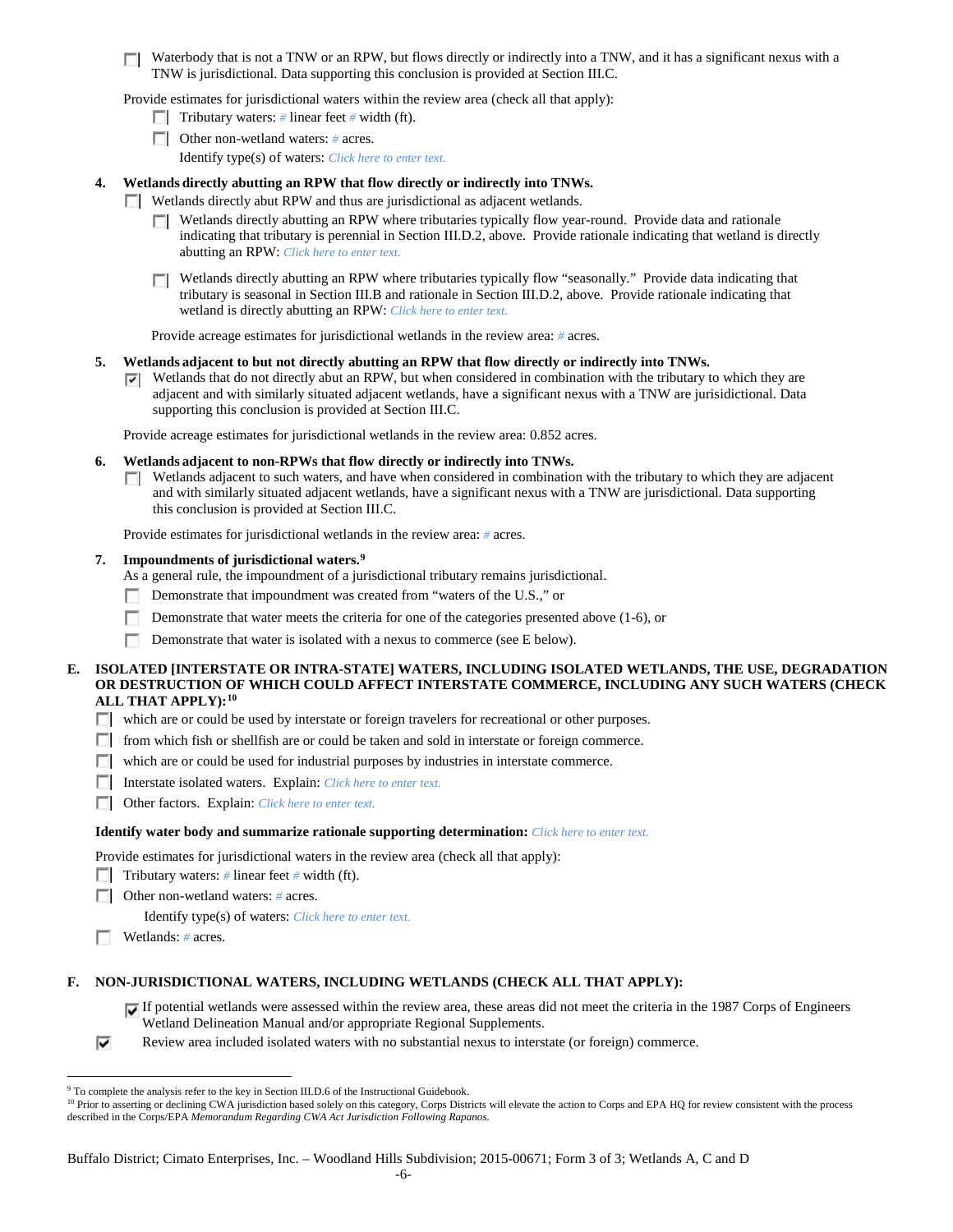| <b>From</b> Prior to the Jan 2001 Supreme Court decision in "SWANCC," the review area would have been regulated based solely on the |
|-------------------------------------------------------------------------------------------------------------------------------------|
| "Migratory Bird Rule" (MBR).                                                                                                        |

- F Waters do not meet the "Significant Nexus" standard, where such a finding is required for jurisdiction. Explain: Click here to enter text.
- $\overline{\phantom{a}}$ Other: (explain, if not covered above): *Click here to enter text.*

Provide acreage estimates for non-jurisdictional waters in the review area, where the sole potential basis of jurisdiction is the MBR factors (i.e., presence of migratory birds, presence of endangered species, use of water for irrigated agriculture), using best professional judgment (check all that apply):

- Non-wetland waters (i.e., rivers, streams): *#* linear feet *#* width (ft).
- Lakes/ponds: # acres.
- $\sim$ Other non-wetland waters: *#* acres. List type of aquatic resource: *Click here to enter text.*.
- Wetlands: 0.901 acres (Wetland  $A 0.659$  acres, Wetland  $D 0.242$  acres).

Provide acreage estimates for non-jurisdictional waters in the review area that do not meet the "Significant Nexus" standard, where such a finding is required for jurisdiction (check all that apply):

- Non-wetland waters (i.e., rivers, streams): *#* linear feet *#* width (ft).
- Lakes/ponds: # acres.
- Other non-wetland waters: *#* acres. List type of aquatic resource: *Click here to enter text.*.
- Wetlands: *#* acres.

## **SECTION IV: DATA SOURCES.**

- **A. SUPPORTING DATA. Data reviewed for JD (check all that apply -** checked items shall be included in case file and, where checked and requested, appropriately reference sources below):
	- Maps, plans, plots or plat submitted by or on behalf of the applicant/consultant: Environmental Resources, LLC
	- Data sheets prepared/submitted by or on behalf of the applicant/consultant.
		- $\triangledown$  Office concurs with data sheets/delineation report.
		- Office does not concur with data sheets/delineation report.
	- Data sheets prepared by the Corps: *Click here to enter text.*
	- Corps navigable waters' study: *Click here to enter text.*
	- U.S. Geological Survey Hydrologic Atlas: *Click here to enter text.*
		- USGS NHD data.

П

- USGS 8 and 12 digit HUC maps.
- $\overline{\phantom{a}}$ U.S. Geological Survey map(s). Cite scale & quad name: 24k:1; Lancaster
- USDA Natural Resources Conservation Service Soil Survey. Citation: *Click here to enter text.* L.
- National wetlands inventory map(s). Cite name: *Click here to enter text.* L.
- State/Local wetland inventory map(s): *Click here to enter text.*  $\Box$
- FEMA/FIRM maps: *Click here to enter text.*  $\sim$
- 100-year Floodplain Elevation is: *Click here to enter text.* (National Geodectic Vertical Datum of 1929)  $\Box$
- Photographs: Aerial (Name & Date): Google Earth Pro (2016) and Bing Birds Eye (2016)  $\overline{\mathbf{v}}$ 
	- or  $\overline{V}$  Other (Name & Date): Environmental Resources, LLC (2015)
- **Previous determination(s). File no. and date of response letter:** *Click here to enter text.*
- Applicable/supporting case law: *Click here to enter text.*  $\Box$
- Applicable/supporting scientific literature: *Click here to enter text.* п
- Other information (please specify): *Click here to enter text.* п

**B. ADDITIONAL COMMENTS TO SUPPORT JD:** Wetland C occurs entirely within the boundaries of the 55 acre site. The 1.152 acre wetland is characterized as a seasonally saturated palustrine scrub-shrub wetland. Wetland C directly abuts the headwaters of the unnamed tributary (RPW) to Got Creek. Functioning as a headwater wetland, the wetland serves as the primary collector and processor of organic matter for downstream waters. The storage and transformation of organic matter is important because it prevents downstream water quality degradation as a result of excess organic matter. The September 9, 2015 site visit showed the wetland in a 40-50 percent inundated condition, slowly releasing water to its primary drainage. The wetland was functioning well to moderate downstream flows and has the capacity to recharge local groundwater. Flood attenuation /runoff storage, pollutant trapping/water quality, removal of suspended solids, dissolved solids, toxins and retention/treatment of nitrogen and phosphorus, functions are considered to be moderate for Wetland C. The water quality of receiving waters is strongly influenced by the quality of water coming from the headwater streams and wetlands that feed into them. Wildlife habitat functions are considered to be moderate.

Unnamed tributary which carries the flow from Wetland C flows directly into Got Creek (RPW). Got Creek flows directly into Ransom Creek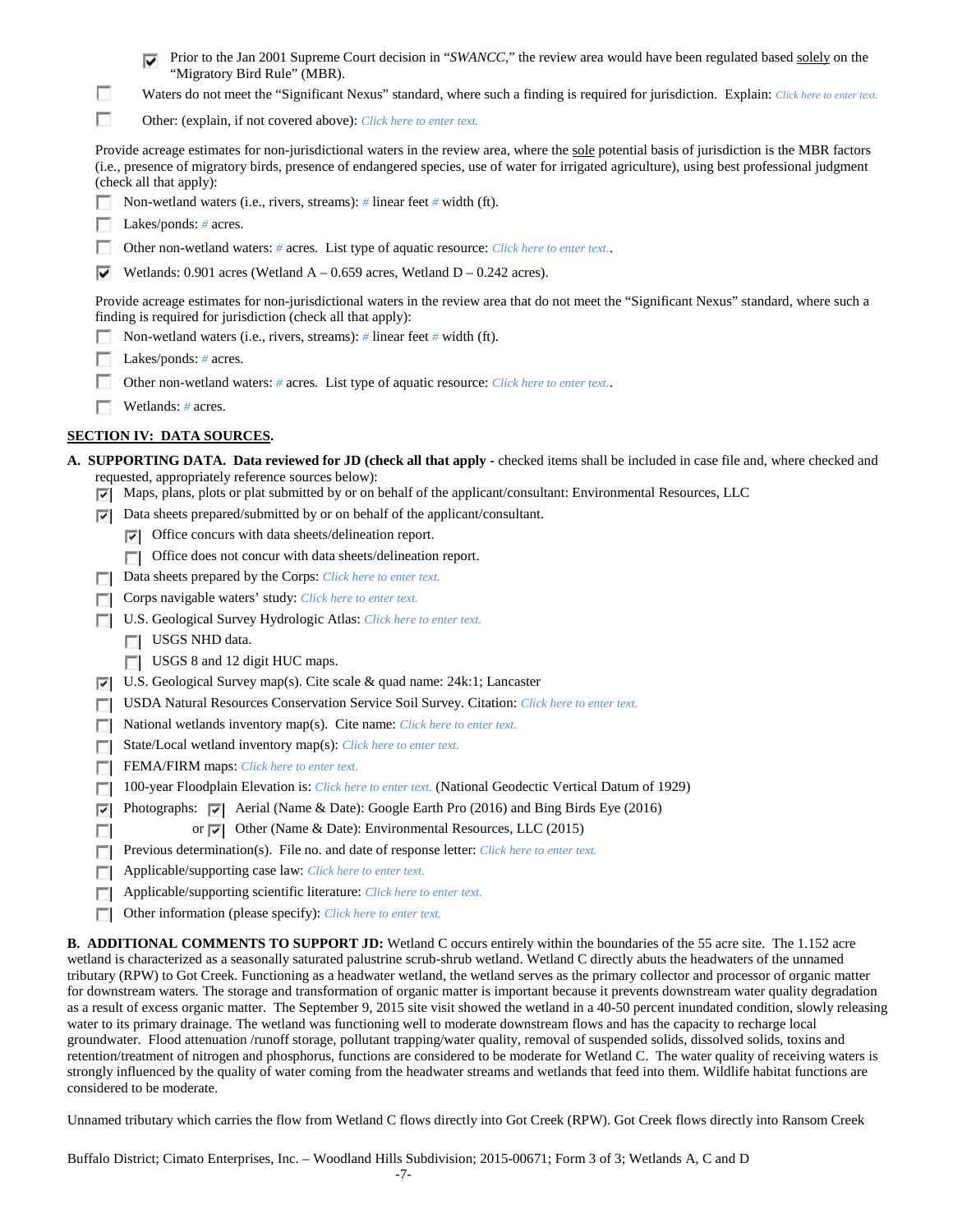which flows directly into Erie Canal (TNW). Given the flow regime and the relative close proximity to Erie Canal, the unnamed tributary and its associated wetland, through its capacity to store, process, and transport food and nutrients and their capacity to treat stormwater runoff plays an important cumulative role in improving water quality and providing habitat and lifecycle support functions for fish and other species present in Erie Canal. In addition, an examination of the aerial photographs indicate there are no significant fish barriers between the the unnamed tributary and Erie Canal. As a result it is likely that Lake Erie fish species would also be found within the perennial tributary (Ransom Creek and Got Creek) for which the unnamed tributary and its wetland drain into. These species would be there specifically for such activities such as feeding, nesting, and spawning.

Functioning as a headwater wetlands, the 1.152-acre Wetland C serves as the primary collectors and processors of organic matter and nutrients for downstream waters. The storage and transformation of organic matter is important to these types of systems because it prevents downstream water quality degradation as a result of excess organic matter. It also transforms unusable organic matter (inorganic carbon) into food for aquatic organisms (organic carbon). The September 9, 2015 site visit showed the wetland in a 40-50 percent inundated condition, slowly releasing water to its primary drainage. The wetland was functioning well to moderate downstream flows preventing excess organic matter from reaching downstream waters. In addition, this system is also functioning to retain and process excess nutrients, such as nitrogen and phosphorus, transforming them into biologically useful forms that are slowly released to downstream waters.

The perimeter of the enire 0.659 acre Wetland A and 0.242 acre Wetland D were walked on the date of the site visit (September 9, 2015), it was determined that Wetlands A and D are depressional wetlands and lacked any connections to any waters, including no potential for shallow subsurface flow. Based on on-site observations and topographic map, the area on the site is predominantly flat. Wetlands A and D are outside Department of the Army jurisdiction as they do not meet the criteria for a jurisdictional waters of the United States according to 33 CFR Part  $328.3(a)(1-7)$  as follows:

- 1. do not/have not supported interstate or foreign commerce;
- 2. are not interstate water/wetlands;
- 3. the degradation or destruction of which would not affect interstate or foreign commerce and does not include such waters: (i) which are or could be used by interstate or foreign travelers for recreational or other purposes; or
	- (ii) from which fish or shellfish are or could be taken and sold in interstate or foreign commerce; or
	- (iii) which are used or could be used for industrial purpose by industries in interstate commerce
- 4. are not impoundments of water otherwise defined as WOUS under the definition;
- 5. are not tributaries of waters identified in paragraphs (a)(1)-(4) of this section;
- 6. are not territorial seas;
- 7. are not wetlands adjacent to waters (other than waters that are themselves wetlands) identified in paragraphs (a)(1)-(6) of this section.